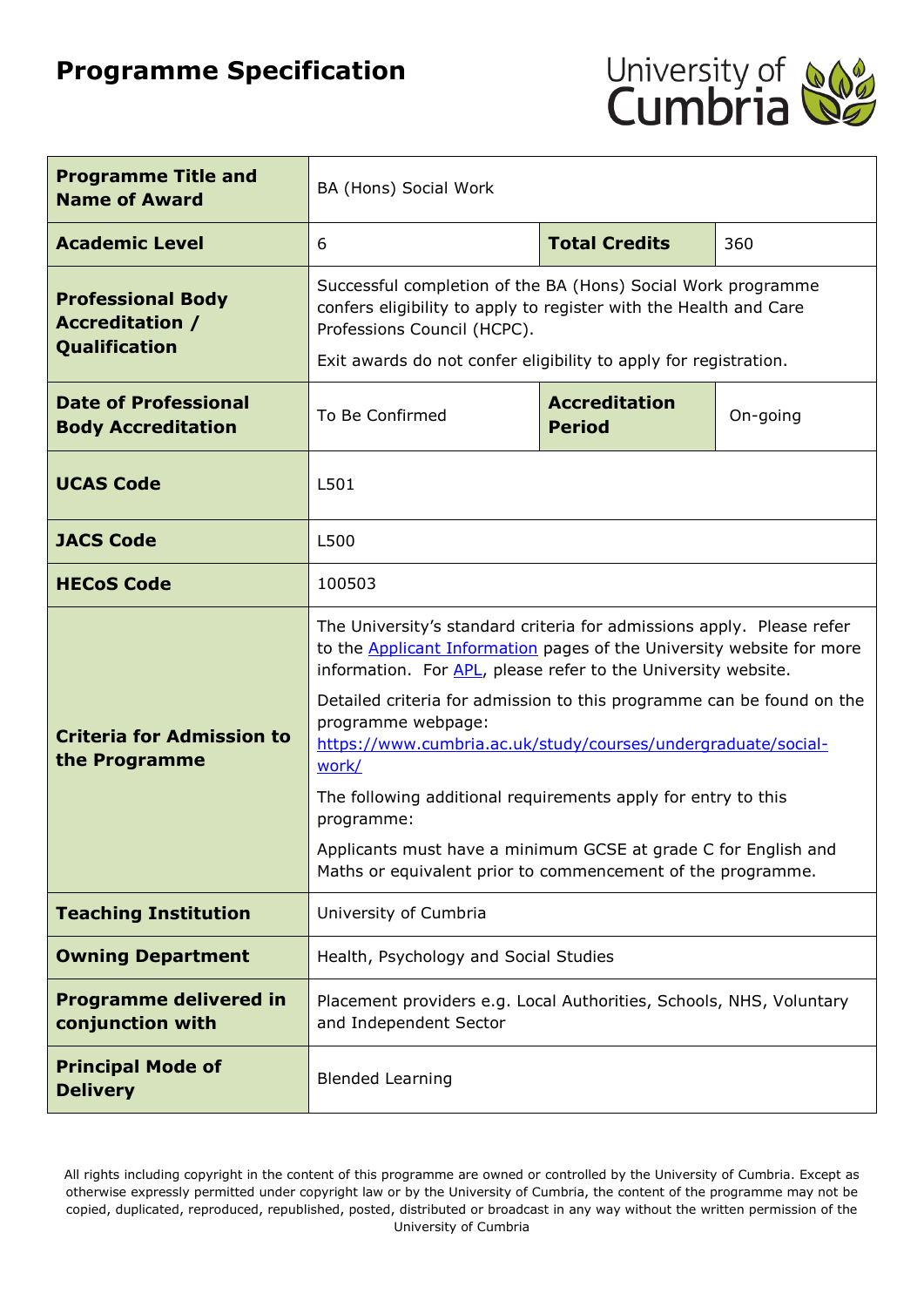| <b>Pattern of Delivery</b>                                     | Full time                                                                                                                         |  |
|----------------------------------------------------------------|-----------------------------------------------------------------------------------------------------------------------------------|--|
| <b>Delivery Site(s)</b>                                        | Fusehill Campus, Carlisle.                                                                                                        |  |
| <b>Programme Length</b>                                        | Standard registration period is 3 years, with a maximum of 7 years                                                                |  |
| <b>Higher Education</b><br><b>Achievement Report</b><br>(HEAR) | Upon successful completion of this programme, you may receive a<br>Diploma Supplement/Higher Education Achievement Report (HEAR). |  |
|                                                                | You may be awarded one of the following Exit Awards if you fail to<br>achieve the requirements of the full programme.             |  |
|                                                                | BA (Hons) Social Care Studies $-$ no eligibility to apply for registration<br>with HCPC                                           |  |
| <b>Exit Awards</b>                                             | BA Social Care Studies - no eligibility to apply for registration with<br>the HCPC                                                |  |
|                                                                | DipHE Social Care Studies $-$ no eligibility to apply for registration with<br>the HCPC                                           |  |
|                                                                | CertHE Social Care Studies - no eligibility to apply for registration<br>with the HCPC                                            |  |
| <b>Period of Approval</b>                                      | 1 August 2019 - 31 July 2025                                                                                                      |  |

### **Cumbria Graduate Attributes**

Throughout your studies, you will be provided with the skills and knowledge relevant to the global workplace. All successful graduates of the University of Cumbria will be:

Enquiring and open to change

Self-reliant, adaptable and flexible

Confident in your discipline as it develops and changes over time

Capable of working across disciplines and working well with others

Confident in your digital capabilities

Able to manage your own professional and personal development

A global citizen, socially responsible and aware of the potential contribution of your work to the cultural and economic wellbeing of the community and its impact on the environment

A leader of people and of places

Ambitious and proud

#### **Programme Features**

Social work continues to be an exciting and vital profession in 21<sup>st</sup> Century Britain. Social Workers assist and support the most vulnerable people in society either by protecting children and vulnerable adults from abuse or through supporting people in overcoming addiction, illness or disability. Social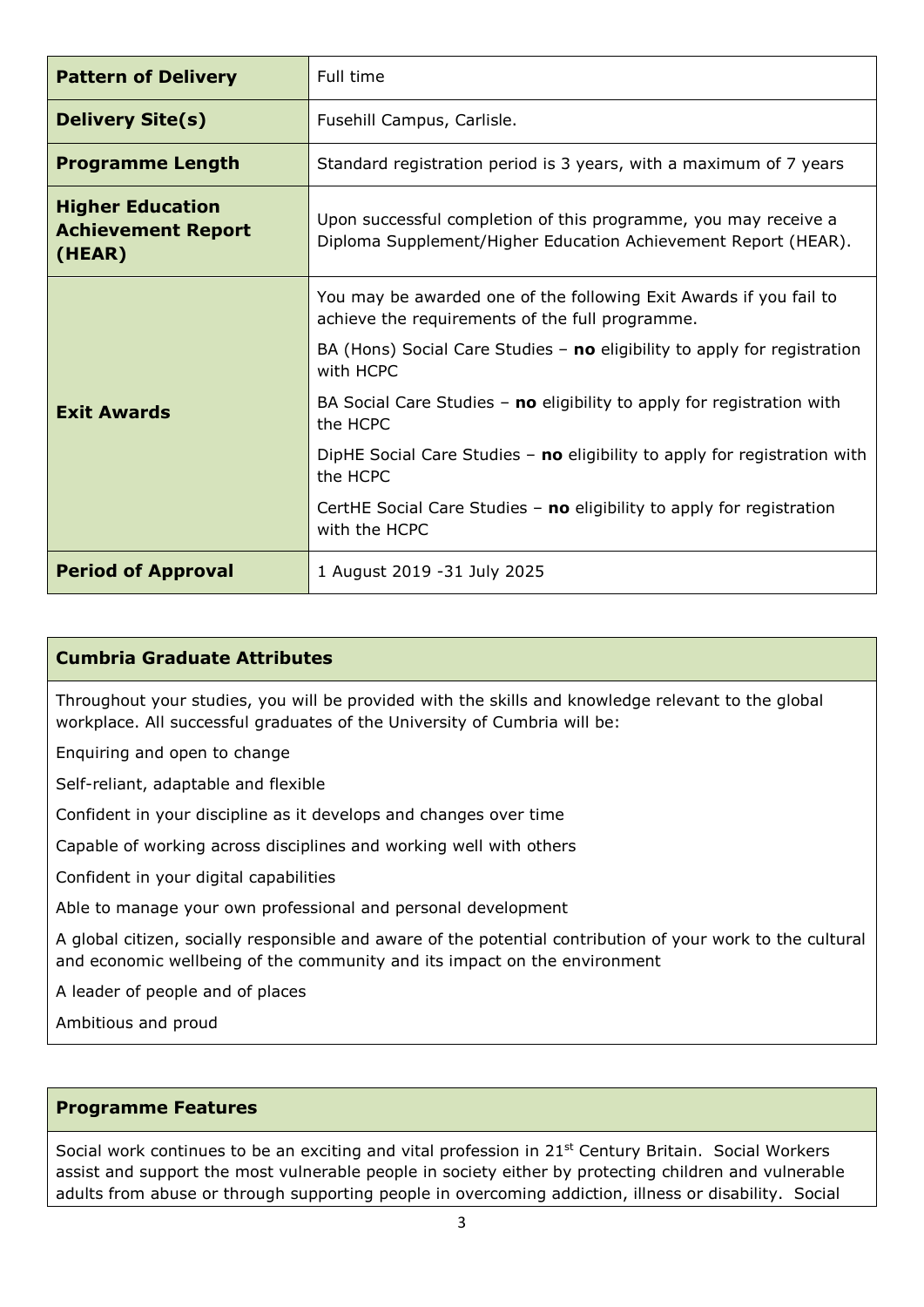Workers promote social inclusion and social justice, challenge discrimination and empower people to make positive changes in their lives to be able to fully participate in society. The Social Work role is challenging but extremely rewarding and there are a few careers that can provide so many opportunities to help other people to achieve their potential. The role of the social worker will suit anyone who wishes to make a positive contribution to society, challenge discrimination and who has the resilience and passion to make a difference to people's lives.

As a student at the University of Cumbria, you will be part of a programme that offers you the opportunity to engage with the complex issues that impact upon diverse communities and effect contemporary Social Work practice. The programme aims to build on your interest and enthusiasm for becoming a social worker by guiding you through 3 years of study and supervised practise, which will give you the knowledge, skills and understanding to join a vibrant, challenging and fulfilling profession. A unique selling point of the programme allows you to work with other professional disciplines in authentic ways to understand their roles and provide good opportunities to work as multi-agency teams. One way in which we do this is through experiential learning such as our court day experience. In addition, the learning outcomes of the professional skills modules assesses your abilities to work alongside students from other professional courses.

We aim to develop graduate social workers who are engaged, spirited, questioning, resilient, critical, enquiring, creative, solution focussed, self-aware, analytical, research minded, committed to social justice and future leaders in their field.

Our successful and well-regarded programme provides you with the education and training to meet the requirements of the professional regulator, The Health and Care Professions Council, and confers eligibility for you to apply for registration as a social worker. We will, through our unique programme, assist and support you in meeting your aspirations and goals in social work. The programme is generic and covers working with adults and children with a range of needs. You can choose to specialise in working with particular groups of people once you qualify.

From the moment you accept a place on our programme we will support you in the transition to University. We will offer you a day to visit the university prior to you starting the programme on one of our applicant days. Our Welcome Week provides ice-breakers and orientation activities to help you start to form working relationships with your peers and find your way around; become used to the technology used in teaching and gain insight to the workings of the University. We arrange workshops to help you with referencing, structuring assignments, preparing for placements and finding and using research evidence. We want you to succeed in your chosen career and will give you the support required to achieve this.

You choose the University of Cumbria to study Social Work due to its high numbers of graduates achieving employment upon qualifying. The whole programme is geared towards your employability and the development of such skills, values and knowledge to undertake the role effectively.

Your programme will be delivered in an engaging and immersive way to combine the necessary academic learning with practical skills for working effectively with people. This is achieved through an experiential learning approach involving small group discussions, role-play, and simulations of situations such as home visits and giving evidence in court using real and realistic settings and with other professional disciplines. This will enable you to develop the discipline, professionalism and confidence to deal with these situations in your practise.

Our programme has adopted a transformative learning approach. This is an approach in which you will learn new perspectives about our society and its care services. Service users and carers are involved in the programme delivery and facilitate one module which is unique to our programme. Your experience will present you with many challenges to your previously held assumptions about human experience and the social and political structures of our society. You will also face the challenges of building a professional identity. You will make decisions about the type of work you want to specialise in and how you integrate the values and ethics of your new profession with your own world-view and personal identity. Transformative learning recognises that that this is a developmental journey which is at once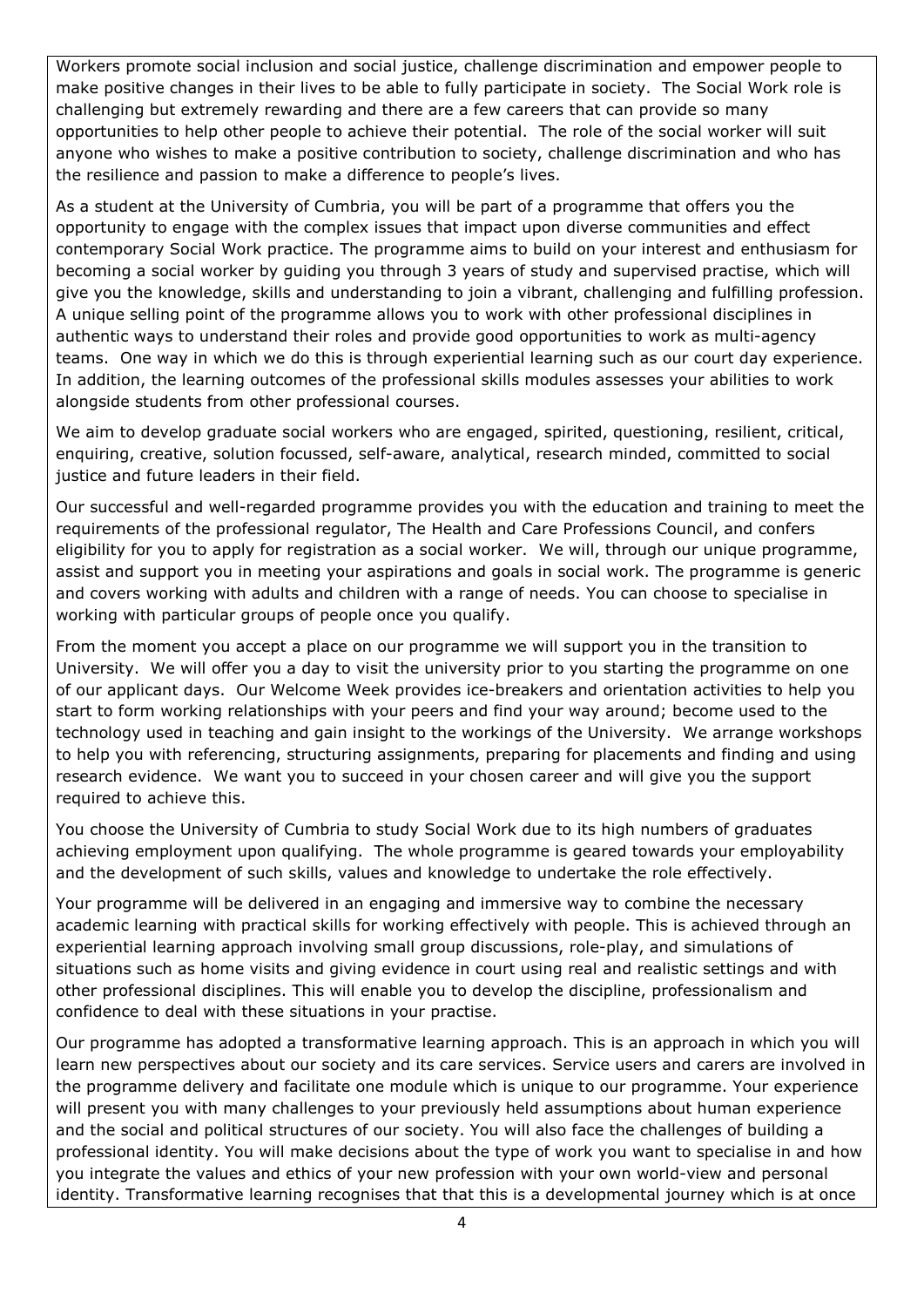challenging, exciting and ultimately fulfilling. Our programme will help to scaffold, shape and support that journey and help you recognise and understand the personal growth you have achieved and thereby best utilise it in the best interests of your future service users and your career.

The programme builds year on year in a logical progression that will make your learning journey clear. The first year will introduce you to the key theories underpinning Social Work and the values and ethics of the profession. You will learn the basic counselling, engagement and intervention skills needed to develop and maintain working relationships with service users and carers. You will get a background to the law and social policy underpinning Social Work in the UK, and be introduced to theories about the nature of human development and society. You will be provided with opportunities to become more self-aware with Social Work professional values integrating with your own personal experience, philosophy and values.

In the second year of the programme the focus moves to developing skills in analysis, reflection and inquiry. You will gain a more detailed knowledge of social work. You will also gain an understanding of how research for Social Work practice is generated and the techniques for carrying out research. You will undertake your first 70 day Social Work placement. At the end of second year you should be beginning to establish an identity as a social worker and be integrating the values and ethics of the profession into your academic and placement work.

In the final year, you will be challenged to take your academic and practical skills to a higher level and to become 'career ready'. Amongst other learning opportunities, you will carry out an independently managed Social Work dissertation in which you will research a specialist topic of your choice. You will also undertake a module on Contemporary Issues in Social Work, which is informed by the research interests of the team. This will help to encourage you to be a research-minded practitioner when you go into employment. We aim to educate social workers who will be the leaders of the future. You will also undertake your final 100-day placement which will give you the chance to bring all your learning and development on the programme together, and demonstrate that you are ready to complete your programme and apply and go forward into employment.

The new programme builds on over 10 years of successful Social Work education at the University of Cumbria and incorporates changes as set out by the regulators the HCPC and the latest QAA Benchmark Statement for Social Work. This includes a new emphasis on emotional resilience; a focus on leadership skills; authentic assessment; information governance and new technology; using evidence as a basis for practice; hypothesis development and testing; becoming a research-minded practitioner and having a commitment to life-long learning. These changes have been incorporated into the curriculum and assessment strategy to ensure that the programme fits with the demands of Social Work in the 21<sup>st</sup> century.

Your learning journey with University of Cumbria need not end with graduation and we hope that you will continue to be part of our community of practice. Many of our alumni return as delegates at our annual Social Work Conference or get involved in sharing their experiences in practice with our new students as well as undertaking further study & research. Our interest in your career and achievements does not end when you graduate.

#### **Absence Procedures**

Any absence due to illness or other reasons that leads to lost days on both the practice placements will have to be made up to enable you to pass the qualificatory practice elements of the programme. There is an expectation that you will attend 100% of the programme. Sickness and absence procedures are outlined in more detail in the Programme and Placement handbooks. However it is understand by the team that there may be times when absence is unavoidable and therefore through the student progress review process support and additional help will be offered to you to ensure that you can complete the programme.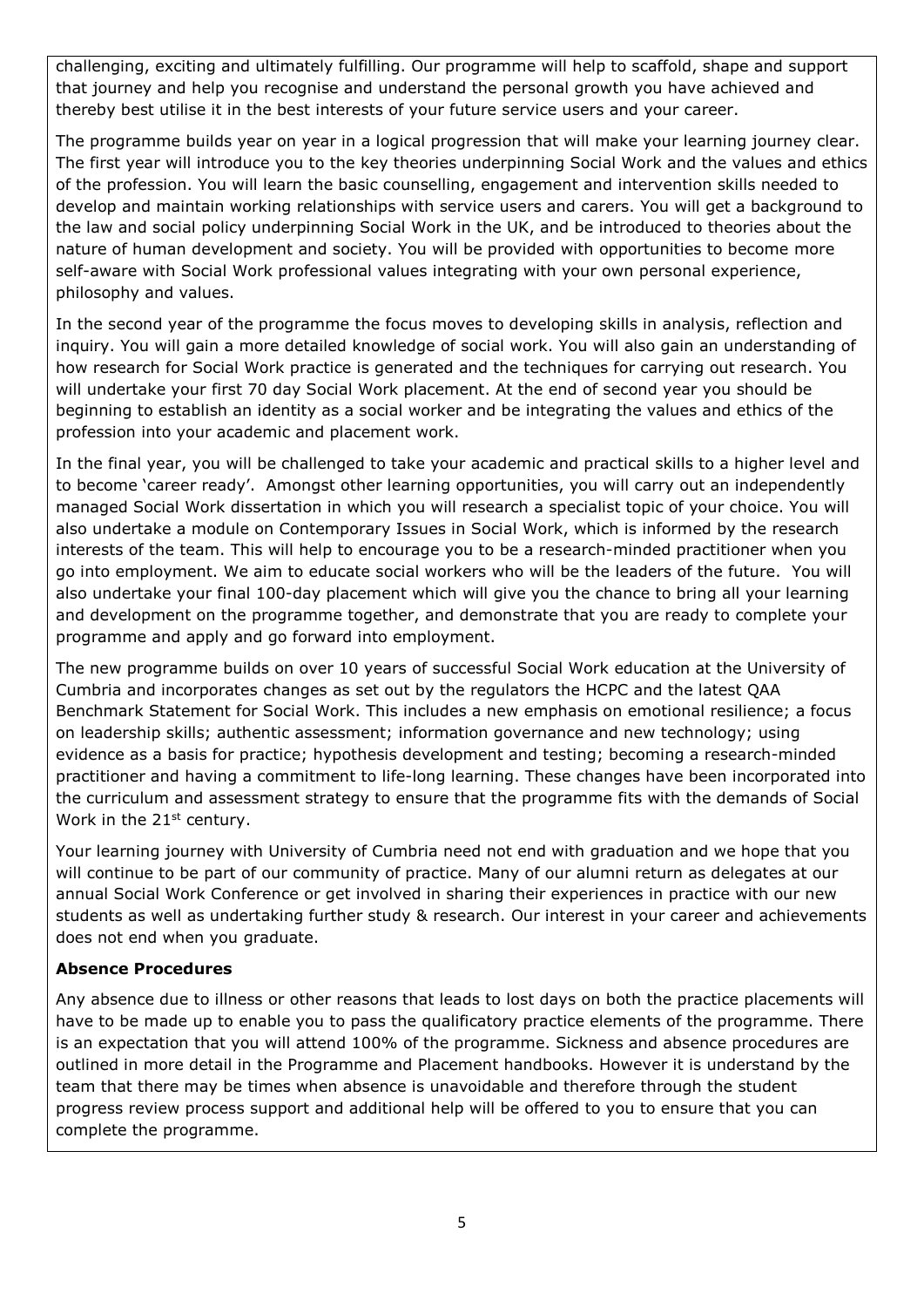### **Aims of the Programme**

#### The overall aims of the Programme are:

To develop graduates who have a strong professional identity as social workers and have integrated the values and ethics of the profession into their practise.

To produce graduates who embrace complex, unpredictable situations and creatively apply knowledge and research for innovative responses to contemporary practice settings.

To develop graduates who can confidently demonstrate their professionalism in their interactions with service users, carers and other professionals across a range of formal and informal settings.

To ensure that graduates can communicate effectively, flexibly and appropriately in a variety of different media in a way that achieves the standards expected by the Social Work profession.

To develop the capability of graduates for autonomous professional practice in a changing and evolving society while continuing to embrace a commitment to social justice and life-long learning.

To produce graduates who are equipped with the knowledge, skills and values to enhance their own resilience whilst remaining professionally curious and open to different perspectives throughout their career.

### **Level Descriptors**

Level Descriptors describe in general terms the expected outcomes you will achieve at each level of study as you progress through your programmes. They describe the relative demand, complexity, depth of learning and learner autonomy associated with a particular level of learning and achievement. The University's Level Descriptors are aligned to the national [Framework for Higher Education](http://www.qaa.ac.uk/en/Publications/Documents/qualifications-frameworks.pdf)  [Qualifications](http://www.qaa.ac.uk/en/Publications/Documents/qualifications-frameworks.pdf) (FHEQ) and are a key mechanism for ensuring the academic standards of the University's provision.

At Level 4: (Usually Year 1 undergraduate), you will be able to demonstrate that you have the ability:

To apply a systematic approach to the acquisition of knowledge, underpinning concepts and principles and deploy a range of subject specific, cognitive and transferable skills.

Evaluate the appropriateness of different approaches to solving well defined problems and communicate outcomes in a structured and clear manner.

Identify and discuss the relationship between personal and work place experience and findings from books and journals and other data drawn from the field of study.

At Level 5: (Usually Year 2 undergraduate), you will be able to demonstrate that you have the ability:

To apply and evaluate key concepts and theories within and outside the context in which they were first studied.

Select appropriately from and deploy a range of subject-specific, cognitive and transferable skills and problem solving strategies to problems in the field of study and in the generation of ideas effectively communicate information and arguments in a variety of forms.

Accept responsibility for determining and achieving personal outcomes.

Reflect on personal and work place experience in the light of recent scholarship and current statutory regulations.

At Level 6: (Usually Year 3 undergraduate), you will be able to demonstrate that you have the ability: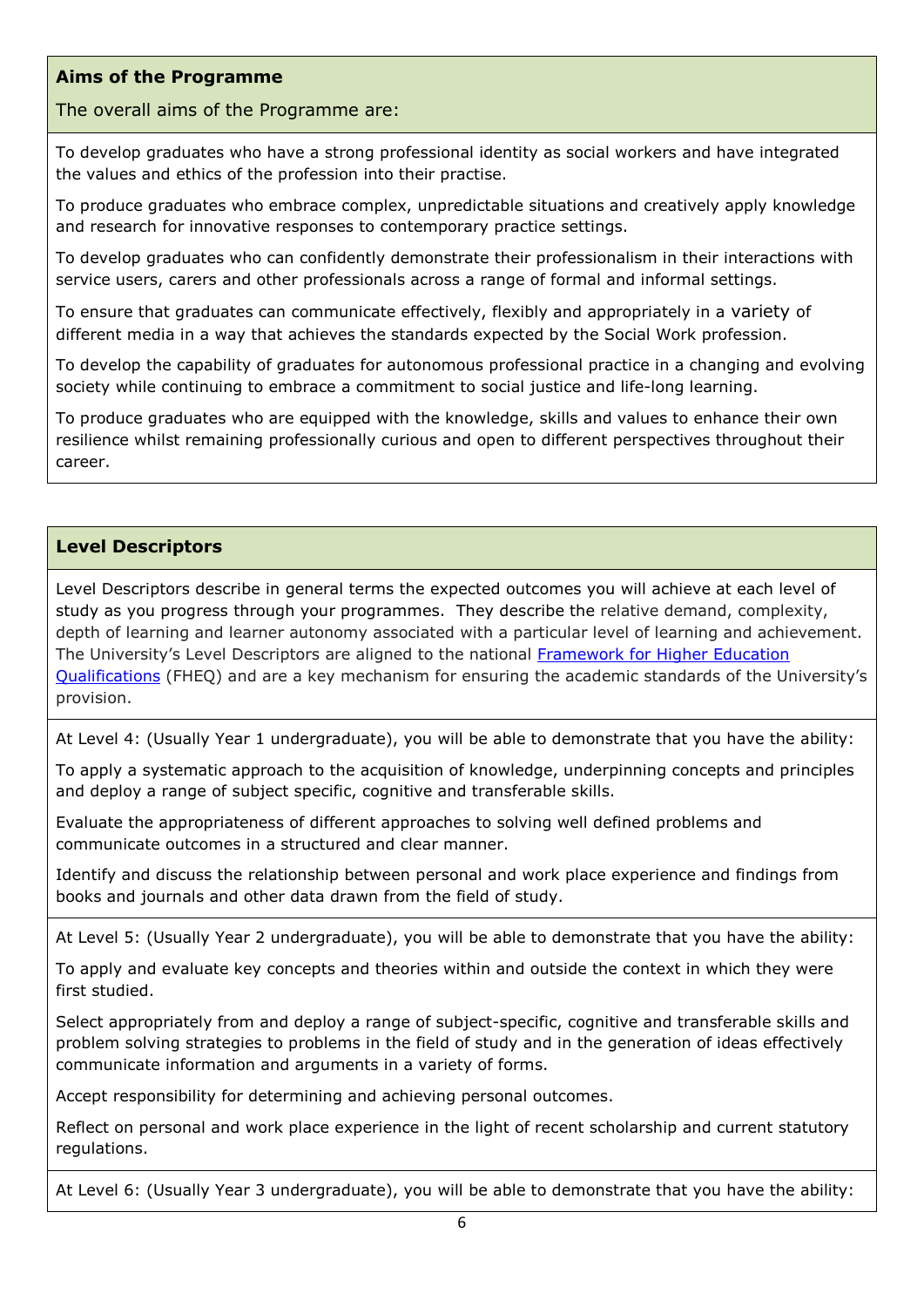To critically review, consolidate and extend a systematic and coherent body of knowledge.

Critically evaluate concepts and evidence from a range of resources.

Transfer and apply subject-specific, cognitive and transferable skills and problem solving strategies to a range of situations and to solve complex problems.

Communicate solutions, arguments and ideas clearly and in a variety of forms.

Exercise considerable judgement in a range of situations.

Accept accountability for determining and achieving personal and group outcomes.

Reflect critically and analytically on personal and work place experience in the light of recent scholarship and current statutory regulations.

### **Programme Outcomes – Knowledge and Understanding**

The programme provides opportunities for you to develop and demonstrate the following:

### **After 120 credits of study (CertHE) you will be able to demonstrate:**

- **K1**. A knowledge and understanding of how Social Work theory, core values, ethics and professional concepts and service user and carer perspectives facilitate understanding of individuals within the environment.
- **K2.** A knowledge and understanding of a comprehensive range of sociological and psychological theories and the evidence base for Social Work practice, in order to demonstrate proficient practitioner and graduate skills.
- **K3.** A knowledge and understanding of social policy, legislation, and guidance relevant to Social Work practice and leadership in local, national and global contexts, and relate this to broader social and political developments.

### **After 240 credits of study (DipHE) you will be able to:**

- **K4**. Effectively analyse how Social Work theory, core values, ethics and professional concepts and service user and carer perspectives facilitate understanding of individuals within the environment.
- **K5.** Effectively analyse a comprehensive range of sociological and psychological theories and the evidence base for Social Work practice, in order to demonstrate proficient practitioner and graduate skills.
- **K6.** Effectively analyse social policy, legislation, and guidance relevant to Social Work practice and leadership in local, national and global contexts, and relate this to broader social and political developments.

### **After 360 credits of study (Degree) you will be able to:**

- **K7**. Reflect critically on how Social Work theory, core values, ethics and professional concepts and service user and carer perspectives facilitate understanding of individuals within the environment.
- **K8.** Critically review a comprehensive range of sociological and psychological theories and the evidence base for Social Work practice, in order to demonstrate proficient practitioner and graduate skills.
- **K9.** Critically evaluate social policy, legislation, and guidance relevant to Social Work practice and leadership in local, national and global contexts, and relate this to broader social and political developments.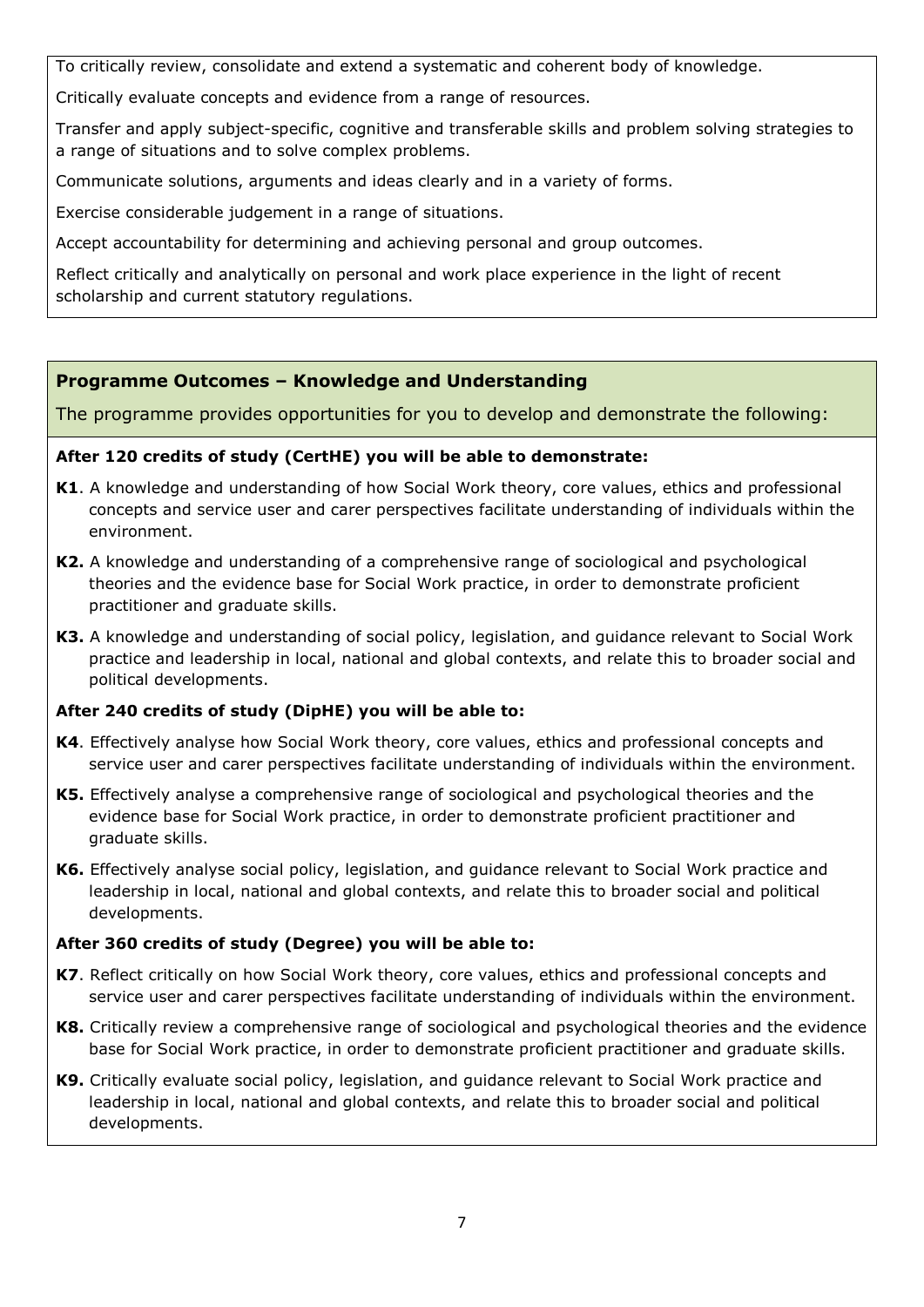### **Programme Outcomes – Skills and other Attributes (including Employability Skills)**

The programme provides opportunities for you to develop and demonstrate the following:

### **After 120 credits of study (CertHE) you will be able to demonstrate:**

- **S1.** An ability to apply assessment, research, intervention and evaluation skills to embrace local, national and more global priorities.
- **S2.** An ability in the effective use of supervision whilst adopting and applying a critically reflective approach to practice in order to inform their Continuing Professional development (CPD) and Life Long Learning (LLL).
- **S3.** An ability to apply the concepts of quality, leadership, change management and service improvement within the health and social care sector.
- **S4.** The ability to design, implement and critically evaluate evidence based Social Work assessment and interventions with a range of service users whilst valuing diversity and human rights at the level of a newly qualified social worker.
- **S5.** An ability in your professional role confidently and ethically within a range of practice contexts, in readiness to make the transition from student to newly qualified social worker.
- **S6.** An ability to in the effective use of appropriate skills, values, encompassing the use of digital technologies, in critical enquiry, analysis, synthesis, evaluation, communication, problem solving and team working.

### **After 240 credits of study (DipHE) you will be able to:**

- **S7.** Critically evaluate and apply assessment, research, intervention and evaluation skills to embrace local, national and more global priorities.
- **S8.** Apply, critically reflect on and develop the effective use of supervision whilst adopting and applying a critically reflective approach to practice in order to inform their Continuing Professional development (CPD) and Life Long Learning (LLL).
- **S9.** Apply, critically reflect on and develop the concepts of quality, leadership, change management and service improvement within the health and social care sector.
- **S10.** Apply, critically reflect on and develop to design, implement and critically evaluate evidence based Social Work assessment and interventions with a range of service users whilst valuing diversity and human rights at the level of a newly qualified social worker.
- **S11.** Apply, critically reflect on, develop and articulate and justify your professional role confidently and ethically within a range of practice contexts, in readiness to make the transition from student to newly qualified social worker.
- **S12.** Apply, critically reflect on and develop the appropriate skills, values, encompassing the use of digital technologies, in critical enquiry, analysis, synthesis, evaluation, communication, problem solving and team working.

### **After 360 credits of study (Degree) you will be able to:**

- **S13.** Critically evaluate and apply assessment, research, intervention and evaluation skills to embrace local, national and more global priorities
- **S14.** Critically evaluate the effective use of supervision whilst adopting and applying a critically reflective approach to practice in order to inform their Continuing Professional development (CPD) and Life Long Learning (LLL)
- **S15.** Critically evaluate and apply the concepts of quality, leadership, change management and service improvement within the health and social care sector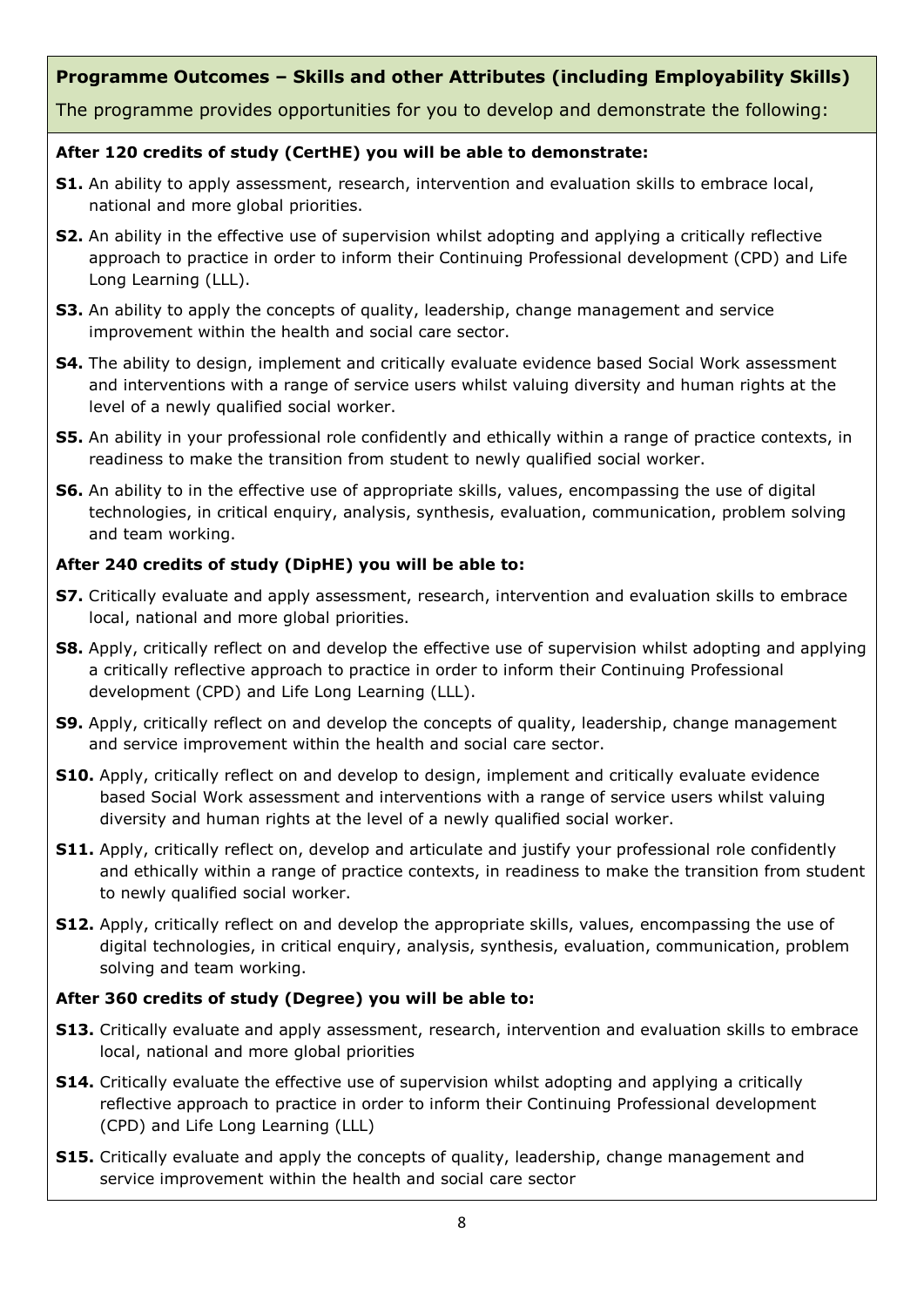- **S16.** Critically evaluate your ability to design, implement and evidence based Social Work assessment and interventions with a range of service users whilst valuing diversity and human rights at the level of a newly qualified social worker
- **S17.** Critically evaluate, articulate and justify your professional role confidently and ethically within a range of practice contexts, in readiness to make the transition from student to newly qualified social worker
- **S18.** Demonstrate effective and appropriate skills, values, encompassing the use of digital technologies, in critical enquiry, analysis, synthesis, evaluation, communication, problem solving and team working

### **External and Internal Reference Points**

The following Subject Benchmark Statements and other external and internal reference points have been used to inform the Programme Outcomes:

QAA Subject Benchmark Statement Social Work

[https://www.qaa.ac.uk/docs/qaa/subject-benchmark-statements/sbs-social-work-](https://www.qaa.ac.uk/docs/qaa/subject-benchmark-statements/sbs-social-work-16.pdf?sfvrsn=1d95f781_10)[16.pdf?sfvrsn=1d95f781\\_10#](https://www.qaa.ac.uk/docs/qaa/subject-benchmark-statements/sbs-social-work-16.pdf?sfvrsn=1d95f781_10)

Professional Capabilities Framework –British Association of Social Workers

<https://www.basw.co.uk/resources/professional-capabilities-framework-social-work-england-0>

Standards of Proficiency for Social Workers in England - Health and Care Professions Council (January 2017)

<https://www.local.gov.uk/sites/default/files/documents/standards-proficiency-soc-906.pdf>

Standards of Education and Training –Health and Care Professions Council

[http://www.hcpc-uk.org/assets/documents/10000BCF46345Educ-Train-SOPA5\\_v2.pdf](http://www.hcpc-uk.org/assets/documents/10000BCF46345Educ-Train-SOPA5_v2.pdf)

Standards of Education and Training Guidance- Health and Care Professions Council

[http://www.hcpc-](http://www.hcpc-uk.org/assets/documents/10001A9DStandardsofeducationandtrainingguidanceforeducationproviders.pdf)

[uk.org/assets/documents/10001A9DStandardsofeducationandtrainingguidanceforeducationproviders.pd](http://www.hcpc-uk.org/assets/documents/10001A9DStandardsofeducationandtrainingguidanceforeducationproviders.pdf) [f](http://www.hcpc-uk.org/assets/documents/10001A9DStandardsofeducationandtrainingguidanceforeducationproviders.pdf)

Health, Disability and Becoming a Health and Care Professional –Health and Care Professions Council

[https://www.hcpc-](https://www.hcpc-uk.org/assets/documents/10004D79Healthdisabilityandbecomingahealthandcareprofessional.pdf)

[uk.org/assets/documents/10004D79Healthdisabilityandbecomingahealthandcareprofessional.pdf](https://www.hcpc-uk.org/assets/documents/10004D79Healthdisabilityandbecomingahealthandcareprofessional.pdf)

Guidance on Conduct and Ethics for Students –Health and care professions Council

<http://www.hpc-uk.org/assets/documents/10002C16Guidanceonconductandethicsforstudents.pdf>

Knowledge and Skills Statement for Social Workers in Adult Services –Department of Health

[https://assets.publishing.service.gov.uk/government/uploads/system/uploads/attachment\\_data/file/41](https://assets.publishing.service.gov.uk/government/uploads/system/uploads/attachment_data/file/411957/KSS.pdf) [1957/KSS.pdf](https://assets.publishing.service.gov.uk/government/uploads/system/uploads/attachment_data/file/411957/KSS.pdf)

Knowledge and Skills Statement for Approved Child and Family Practitioners –Department of Education [https://assets.publishing.service.gov.uk/government/uploads/system/uploads/attachment\\_data/file/70](https://assets.publishing.service.gov.uk/government/uploads/system/uploads/attachment_data/file/708704/Post-qualifying_standard-KSS_for_child_and_family_practitioners.pdf) 8704/Post-qualifying standard-KSS for child and family practitioners.pdf

[UoC Vision, Mission and Values](https://www.cumbria.ac.uk/about/organisation/mission-vision-and-values/)

<https://www.cumbria.ac.uk/about/equality-diversity-and-inclusion/>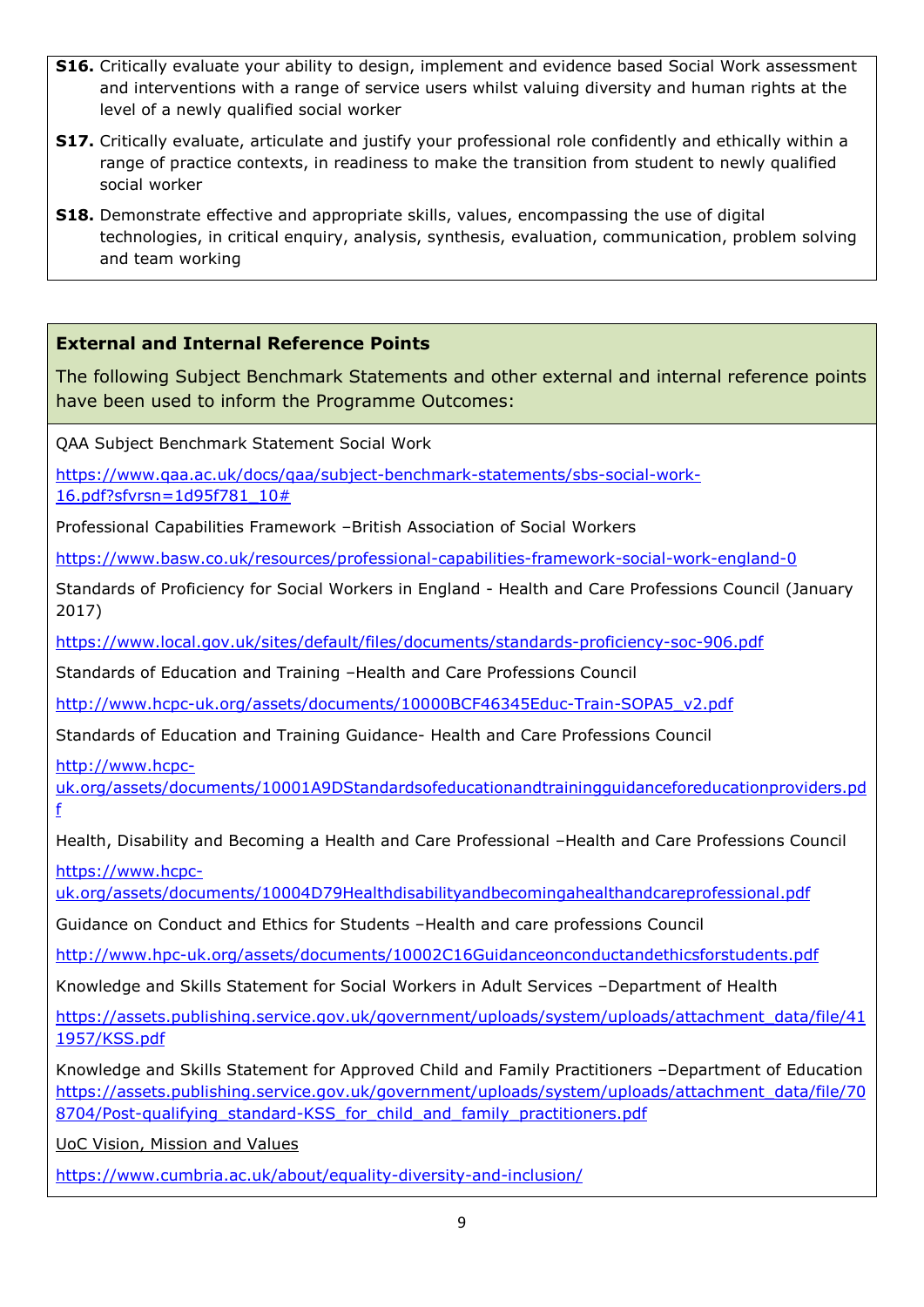UoC Strategic Plan

<https://www.cumbria.ac.uk/about/publications/strategic-plan/>

[UoC Learning, Teaching and Assessment Strategy](https://www.cumbria.ac.uk/media/university-of-cumbria-website/content-assets/public/aqs/documents/LearningTeachingAssessmentStrategy.pdf)

[https://www.cumbria.ac.uk/media/university-of-cumbria-website/content](https://www.cumbria.ac.uk/media/university-of-cumbria-website/content-%20assets/public/aqs/documents/LearningTeachingAssessmentStrategy.pdf)[assets/public/aqs/documents/LearningTeachingAssessmentStrategy.pdf](https://www.cumbria.ac.uk/media/university-of-cumbria-website/content-%20assets/public/aqs/documents/LearningTeachingAssessmentStrategy.pdf)

[UoC Academic Regulations and Academic Procedures and Processes](https://www.cumbria.ac.uk/about/organisation/professional-services/academic-quality-and-development/academic-regulations/)

[https://www.cumbria.ac.uk/media/university-of-cumbria-website/content](https://www.cumbria.ac.uk/media/university-of-cumbria-website/content-assets/public/aqs/documents/academicregulations/Academic-Regulations.pdf)[assets/public/aqs/documents/academicregulations/Academic-Regulations.pdf](https://www.cumbria.ac.uk/media/university-of-cumbria-website/content-assets/public/aqs/documents/academicregulations/Academic-Regulations.pdf)

### **Graduate Prospects**

Demand is very high for qualified social workers both regionally and nationally and the programme will prepare you well to gain your first Social Work position. Upon successful completion of the programme, including all the Qualificatory Practice Units, you will be eligible to apply for registration with Health and Care Professions Council. Once you are accepted onto the HCPC register for social workers you will be able to use the protected title of social worker and apply for jobs requiring the BA (Hons) Social Work degree. Within your first year of practice you will complete an Assessed and Supported Year in Employment (ASYE) in which you will be given additional support and a protected caseload and work towards satisfying one of Knowledge and Skills Statements depending on what your specialism for either adults or children and family work. The majority of our Social Work graduates gain in employment with a local authority statutory team but many also work with a range of organisations in the voluntary and private sector.

Our graduates have been very successful in obtaining jobs all over the country, many gain employment through Cumbria County Council's Social Work Academy and with a range of employers both within Cumbria and neighbouring authorities and across the border in Scotland as well as further afield including Manchester, Liverpool and Wales to name but a few

The Programme has close relationships with local employers and placements on the programme and will offer you a valuable opportunity to show your skills to employers and find out what different employment settings have to offer. This BA programme is accepted as a Social Work qualification throughout the UK for working with both children and adults. You may decide after graduation to specialise with a particular age group or type of service user, but the qualification is generic and will prepare you for any Social Work job which is appropriate for a newly qualified social worker.

In addition to social worker jobs, BA Social Work graduates can also find employment in a range of roles in the social care sector. The graduate transferable skills developed during the programme, and experience of working with people, can be utilised in other fields. Alternatively you may wish to go on to further study for a Masters degree or PhD.

### **Learning, Teaching and Assessment Strategies employed to enable the Programme Outcomes to be Achieved and Demonstrated**

As a student at the University of Cumbria, you are part of an inclusive learning community that recognises diversity. You will have opportunities to learn by interacting with others in a collegiate, facilitative and dynamic learning environment. Teaching, assessment and student support will allow equal and equitable opportunities for you to optimise your potential and develop autonomy.

We seek to create a stimulating and innovative community of learning, whether encountered on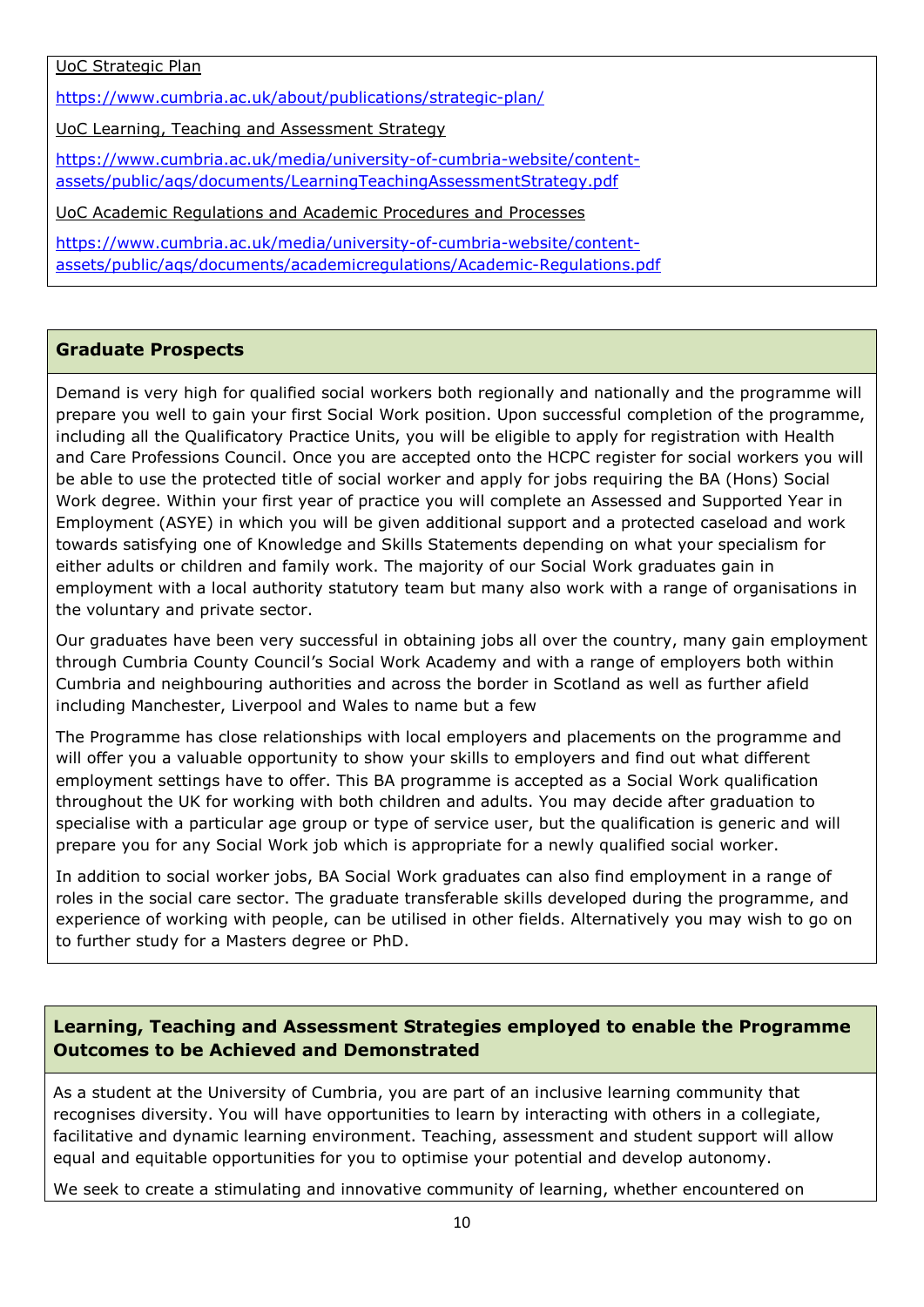campus or at a distance, on placement or in the workplace. Facilitated by experienced academic staff, you will experience a learning environment that is well equipped, flexible, and stimulating.

### **Learning and Teaching**

The programme aligns closely with The University of Cumbria's Learning and Teaching Strategy 2017- 22. The programme will support the vision of the institution *"To be recognised as a catalyst for individual and regional prosperity and pride with national and international relevance, reach and impact".*

The content, teaching and assessment approach of each of the modules that you undertake across all levels of the programme have been tailored to meet different outcomes and skills and knowledge required of a qualified social worker. As examples the professional skills modules teaches the practical skills of communication at a different complexity for each level. Each module assignment has been designed to be appropriate to the global learning aims and individual learning outcomes. This may mean that there is a difference in the types and lengths of assessments for different modules. This is a deliberate strategy to ensure you demonstrate your learning with the most appropriate assignment design.

The use of learning technologies are central to the programme, various online activities including discussion boards, Blackboard (our virtual learning environment) and online lectures are provided to you and supplement the face to face learning and encourage you to explore and reflect upon important concepts flexibly.

The programme embeds digital skills and promotes use of these through activities in which you can practice writing reports and other documents that are used in practice. The programme also uses web portfolios which records you learning and skills development over the duration of the programme to help you reflect on your achievement and be better able to demonstrate this to employers when seeking employment.

The teaching philosophy of the BA (Hons) Social Work programme is based upon a transformative learning approach. Transformative learning is grounded in human communication. The approach seeks to develop your understanding and self-awareness; re-evaluate your experiences through new knowledge and transform your view of society and what you can achieve as a developing social worker. This is facilitated in two ways; through task oriented learning and authentic learning and through the understanding of what others communicate in respect of values, ideals, feelings and morality. This approach is well suited to the core values of Social Work where we seek to understand the reality and experience of the people we work with. Much of our work is involved in empowering people to change aspects of their lives through our skills and expertise in a non-judgemental and anti-oppressive way.

Another important concept in transformative learning is undertaking problem-solving tasks and reflection upon how these have been achieved. You will have opportunities through your emerging knowledge and practice skills to find solutions to Social Work problems though a number of activities within the programme. These include: classroom discussions and debates; undertaking research focussed tasks within the literature review and dissertation module; casework within the practice placements; and experiential learning within seminars and authentic role play scenarios. The experiential learning approach includes role-play, simulations of Social Work situations such as home visits and practicing giving evidence in court. These activities will enable you to develop the discipline, professionalism and confidence to deal with these situations in your practice. These skills are learned through the Professional Skills modules which occur each year of your degree and, which builds your assessment and intervention skills in an incremental way to build up your confidence in working as a highly skilled professional and also allows you to learn alongside others studying for other professional qualifications who you will work with once you have qualified.

Practice placements are an important part of your learning. Placements in social care agencies of 70 and 100 days in the second and third year respectively, are provided as part of the programme. The University works closely with both local authorities and voluntary sector agencies to provide a range of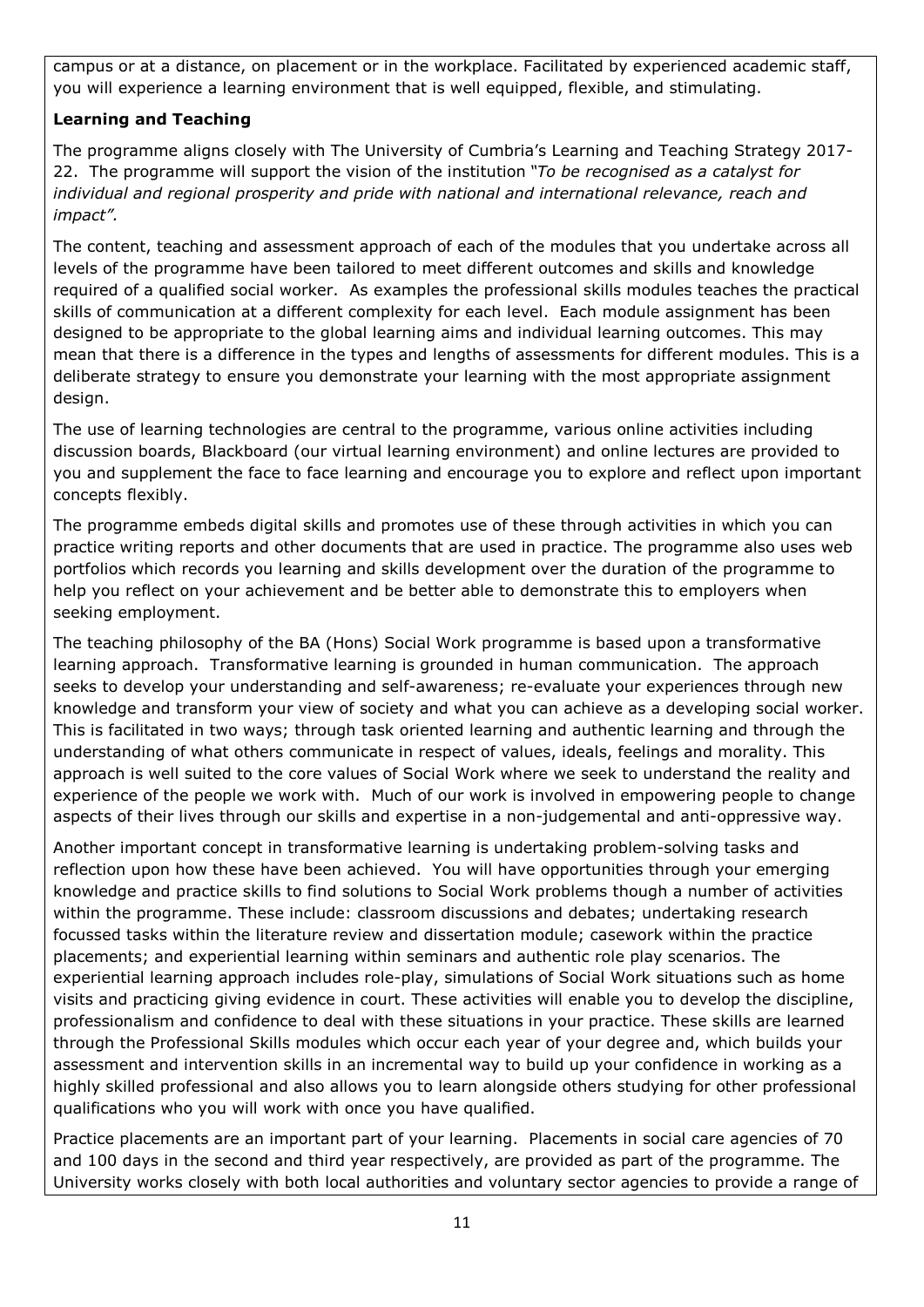strong placement opportunities for you. Placements are in a range of different settings and with different service user groups. The first placement allows you to apply the theory and skills practiced in university in a real work environment and second placements are an opportunity to develop more advanced and specialist skills and undertake statutory Social Work tasks.

### **Formative Assessment**

Formative assessment is an assignment that provides you with opportunity to practice a task that is similar or relevant to the actual assignment (summative assessment) that you will be set for the module. Each module has a set formative assignment is linked to the actual assignment. You will undertake a formative assessment task and will receive feedback upon this which will help you when you come to undertake your graded piece of work. We recognise that you will likely have diverse experiences and backgrounds and will be at different stages in your educational attainment. The formative assessments allows you opportunity to practice and receive feedback on your work before submitting your assessment for the module

### **Summative Assessment**

Summative assessment refers to the graded assignment you will undertake which may contribute to your final degree classification. The summative assignments for each module have been designed to develop as aspect of the knowledge, skills and values required of you to be a social worker. As examples the professional Skills modules will assess either your verbal or written skills which are required for practice.

You will doubtless have diverse skills and knowledge and with this in mind we have developed an approach that will maximise student potential. We assess you by way of an incremental approach which allows you to build upon knowledge and skills at each level of study. There are assessments that are based on skills in the workplace as well as more traditional methods of assessment to also ensure the academic robustness of your development. You will be assessed against the learning outcomes of the modules, which reflect the language of the attainment expected at each level as described here and with reference to the expectations of the University Grade Descriptors at the specified level.

The programme team have been commended on its good practice in relation to the variety of the assessments that we offer to students on the programme and from its external examiners. Social Work is a profession which utilises a range of knowledge, values and many differing skills to ensure effective working relationships are fostered with the public and other professionals. The assessment strategy recognises the need to assess your development in each of these areas. This blend of offering differing assessment tasks develops your all round skills and is an innovative feature of the programme.

Where possible great care is taken to ensure that assignments are spread throughout the year to avoid multiple assignments with similar submission deadlines. When appropriate we ensure assignments are marked anonymously and you are only identified after internal moderation has been conducted. Most written assignments are submitted electronically the exception being exams; practical skills assessments and presentations.

Evidence of unsafe or practice that contravenes the University's Student Code of Conduct and/or the regulators Code of Conduct may lead to suspension of the placement and initiation of the University's Fitness to Practice Procedure.

### **Student Support**

We provide responsive learner support that promotes student success. Our approach to learner support is designed to support achievement and progression, champion inclusivity and accessibility, prepare you for opportunities beyond study, and promote independence and resilience, enabling you to achieve your potential.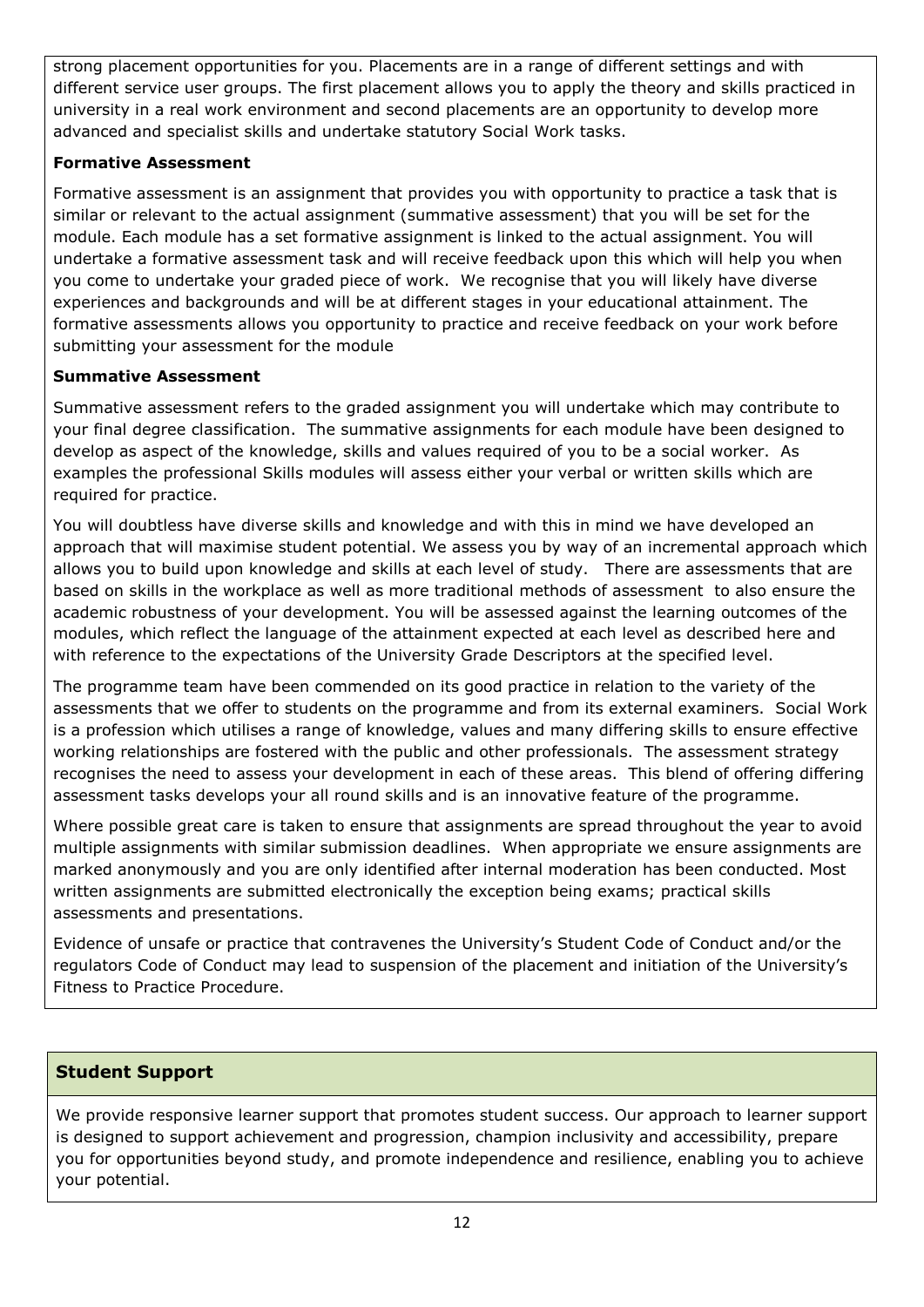As a student of the University of Cumbria, you will be taught by academics and expert practitioners who facilitate learning through structured inquiry. You will be provided with access to high quality academic resources through physical and digital libraries and will be supported to develop skills that enable you to become a critical, reflective, discerning and independent learner and researcher.

### **Induction**

Students beginning the programme are provided with a range of activities that orientate students for higher education study, referred to as "welcome Week". Discipline specific activities as well as more general sessions help ease you through the transition into university life. The Programme Team organise several activities to assist the transition of new learners into the university. Discipline specific activities include a general welcome, course overview and an introduction to the staff team. In addition ice-breaker and team-builder activities to get to know each-other, allocation of a personal tutor and workshop session, navigation session on the virtual learning environment and a session on academic regulations and procedures follow with reference to expectations of students as guided by the HCPC code of conduct.

### **Personal Tutoring**

You will also be allocated a Personal Tutor. Your Personal Tutor will be proactively involved in the delivery of your programme and will have contact with you throughout your time at the University. Personal Tutors are allocated to assist you in your learning journey and additional time is incorporated in modules to offer support to you as a student. We pride ourselves on going the extra mile in supporting our students achieve in theory, practice and academic work. The small groups we cater for allow us to do this at an intensive level.

### **Personal Development Planning**

The transformative teaching philosophy that we employ on the programme is aligned to you developing a self-awareness of oneself, one's skills and the how you have come to view the world as you do through ones one insight and from how we are become culturally attuned. The transformative approach encourages you to consider your own experiences in light of new knowledge and experiences and revaluate these through discussion with fellow students, tutors, service users and other professionals and most importantly through critical self-reflection of your values, knowledge and skills.

Throughout the programme you will be expected to, with the help of your personal tutor, create a personal development plan which is available through an e-portfolio. Within your e-portfolio you will chart the development of your skills, your values and your new knowledge. Not only will this help you to recognise how you are growing and developing, but it will also help you to present your skills to future employers with confidence and form the basis for planning your career development going forward.

### **Library and Academic Support (based in Information Services)**

Module leaders will collaborate with Library and Academic Advisors to ensure that your reading and resource lists are current and items are available via the library discovery tool OneSearch. In order to maximise access, availability and usefulness, ebooks and electronic journal titles will, in most cases, be prioritised. You can access a wide range of electronic and print content using [OneSearch](http://cumbria-primo.hosted.exlibrisgroup.com/primo_library/libweb/action/search.do?vid=44UOC_VU1) and you can find out more about key texts, databases and journals for your subject by accessing the library's [subject resources webpages.](http://my.cumbria.ac.uk/StudentLife/Learning/Resources/Subjects/Home.aspx) Where appropriate, module reading and resource lists will be made available to you electronically using the University's [online reading and resource list system.](https://cumbria.rebuslist.com/)

The [Skills@Cumbria](https://my.cumbria.ac.uk/Student-Life/Learning/Skills-Cumbria/) service can help support your academic skills and success throughout your programme. The service is delivered by a team of professional Library and Academic Advisors. It includes a suite of [online self-help resources](https://my.cumbria.ac.uk/Student-Life/Learning/Skills-Cumbria/) accessible 24/7 via the University's website and Blackboard site. It also provides group and individual advice and guidance accessible through and alongside your course and by different means such as face to face, email or virtual. Visit [skills@cumbria](https://my.cumbria.ac.uk/Student-Life/Learning/Skills-Cumbria/) for more details.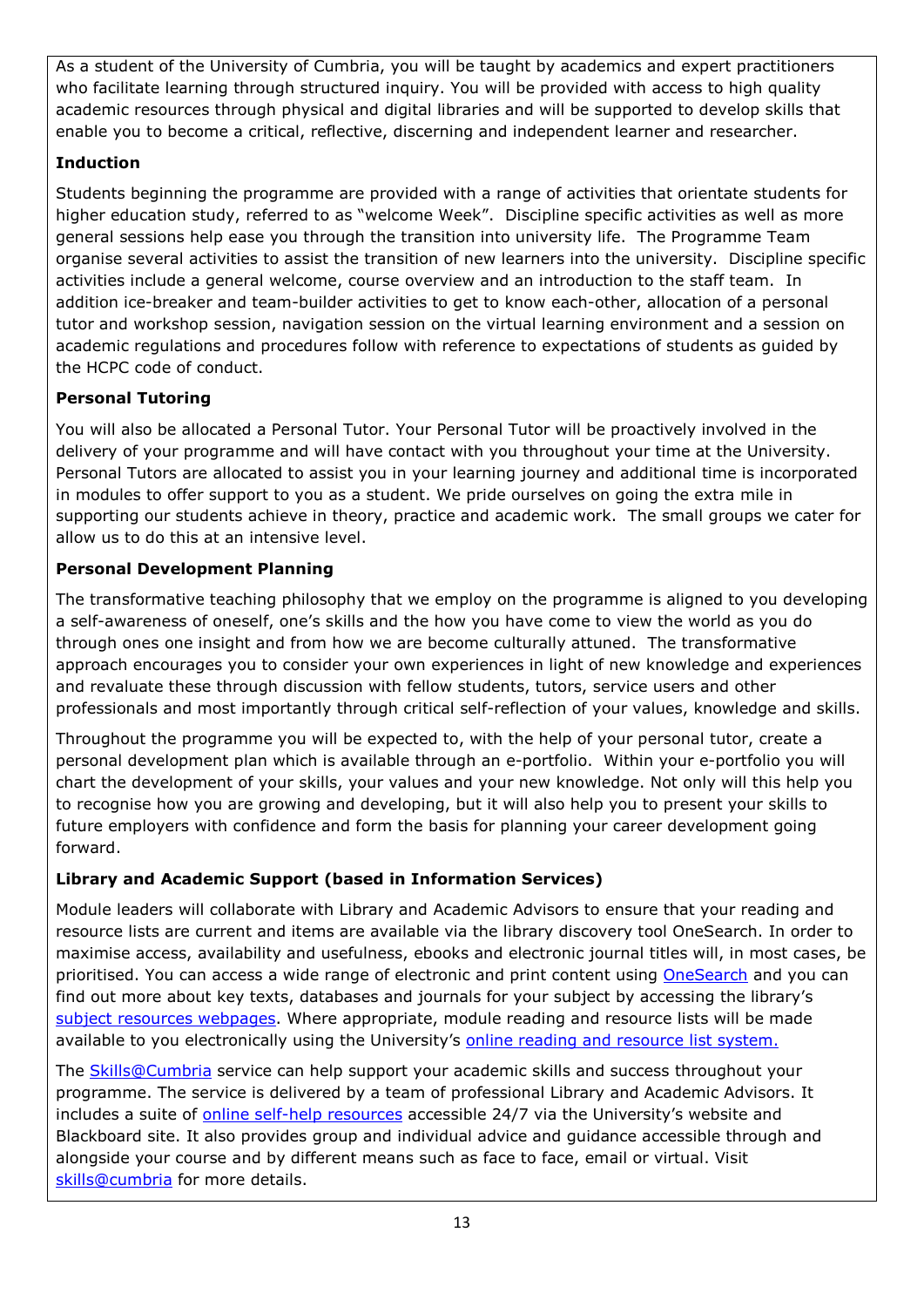### **IT and Technical Support**

Technology is an invaluable asset when it comes to studying, so it's important you know how to make the most out of the excellent [facilities](https://www.cumbria.ac.uk/student-life/facilities/it-facilities/) we have available. Our aim is to ensure you can access university electronic resources from anywhere or any device, whether on or off campus. The Student [Hub](https://universityofcumbria.mydaycloud.com/dashboard/allsorts) is your one-stop gateway to all university systems, Outlook email, and OneDrive.

Whether you consider yourself a computer expert or you're not confident about your IT skills, we're always around to ensure you get the level of support you need. We have a wealth of information and support available on the [website](https://my.cumbria.ac.uk/Student-Life/it-media/) and have a dedicated IT Service Desk where you can talk to someone by phone or log your question online from anywhere, at any time.

### **Staff and Student Services**

Staff and Student Services offer a wide range of support, including: careers and employability, financial help, counselling, health and wellbeing and support for disabled students and those with specific learning requirements. We know that you want to get the most out of your programme, make the best use of your time and find or continue in the career you always dreamed of. Access university support and facilities easily and quickly via the [website](https://my.cumbria.ac.uk/) and/or via the Student Services guidance tile on the [Student Hub.](https://universityofcumbria.mydaycloud.com/dashboard/allsorts)

In addition to the range of guidance above, you have the opportunity to further develop your personal, academic and professional skills by taking part in a number of initiatives coordinated and delivered by professional services advisers:

### **Headstart**

Head Start is a self-learning pre-entry module that is completed online and at your own pace. The module gives new undergraduate students an opportunity to prepare for their transition into university and to start to develop the academic skills that will help them become successful students.

All UG students are given the opportunity to register and complete Head Start prior to entry on their main programme of study. If you have not been able to complete Head Start before starting your course, you can access the module via Blackboard by selecting the Skills@Cumbria tab and then the Head Start tile. Learning at university, academic writing and referencing are the key topics introduced in the module and previous students have told us how useful they have found the online resources and activities.

### **Head Start Plus**

Head Start Plus is also an online skills development course, designed to support students who are about or who have just started study at level 5 or 6 ( $2<sup>nd</sup>$  and  $3<sup>rd</sup>$  year undergraduate). This course is particularly recommended to students who may not have studied at HE level for some time or who are transitioning into the higher HE levels. The course provides a useful refresh on academic skills and practice and an insight into the expectations of tutors at those levels.

This course is free and available via the Open Education Platform powered by Blackboard. To access the course, follow the link to<https://openeducation.blackboard.com/cumbria> and set-up a free account with Open Education. Once logged on, select the course free of charge and work through it at your own pace.

#### **Peer Mentoring @ Cumbria**

You will be allocated a student Mentor who will be in touch to offer a non-judgemental and friendly hand and to help with various aspects of your student experience, from making friends to settling in, to helping you understand the expectations of academic study and dealing with assessment worries.

#### **Mature Students' Events**

Whether it is a coffee morning, lunchtime gathering or a social event, there are events happening throughout the year to link you up with other mature students who will also be juggling a number of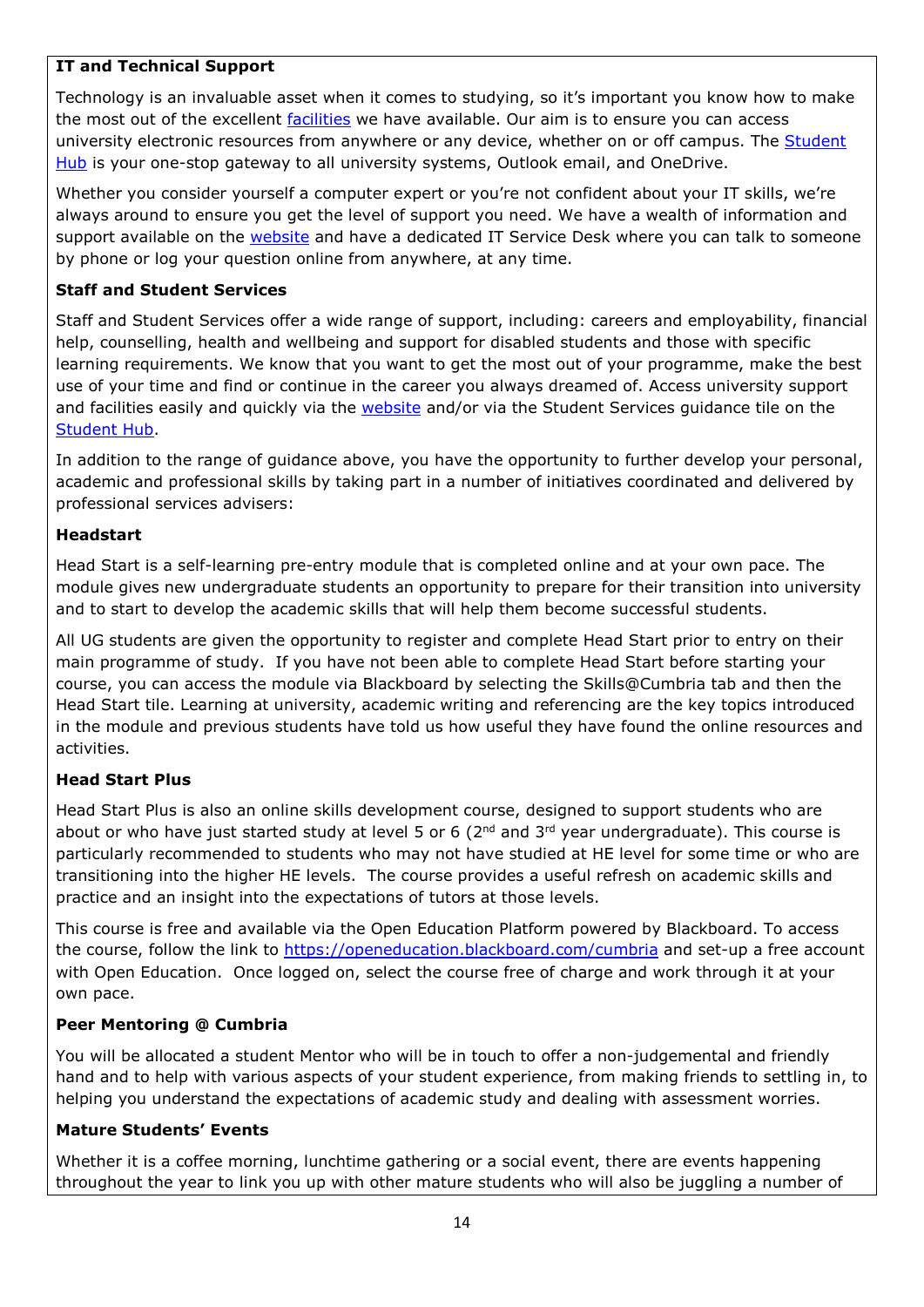commitments alongside their studies.

### **Help is at Hand Events**

Keep a look out for these interactive events on campus around October and January. You are encouraged to attend these as they show-case the range of support available here and gives you the opportunity to talk to people from Finance, Accommodation, the Students' Union, the Wellbeing and Disability Team etc.

### **Career Ahead**

Career Ahead is the University's Employability Award, which gives students the opportunity to make their graduate CV stand out. Based on what employers look for in an ideal candidate, this award works with students to identify any gaps in their skill set, reflect on their experiences and develop further skills. The University of Cumbria's employability award is split into three stages: Bronze, Silver and Gold, with a further Career Ahead + Platinum level. Students' engagement in extra curricula activities such as volunteering, part-time work, project and charity work and peer mentoring are recognised within Career Ahead. To find out more or to register, email [careerahead@cumbria.ac.uk.](mailto:careerahead@cumbria.ac.uk)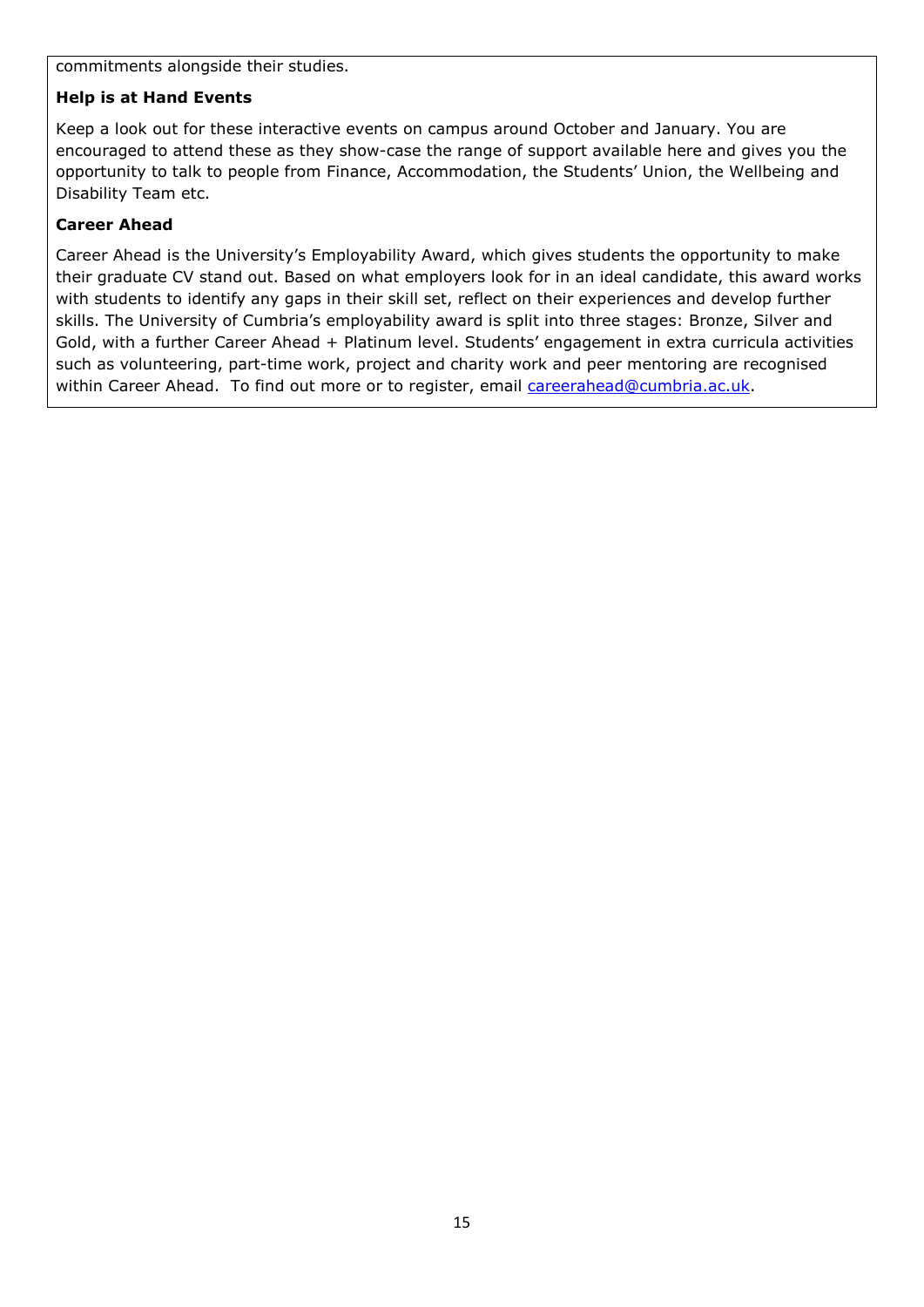## **Programme Curriculum Map**

| <b>Academic</b><br><b>Level</b> | <b>Module</b><br>Code | <b>Module Title</b>                                                                  | <b>Credits</b> | <b>Module</b><br>Status* | <b>Programme Outcomes achieved</b>   |
|---------------------------------|-----------------------|--------------------------------------------------------------------------------------|----------------|--------------------------|--------------------------------------|
| 4                               | <b>HSWG4005</b>       | Law and Social Policy                                                                | 20             | Core                     | K3, S5                               |
| 4                               | <b>HSWG4006</b>       | Politics, Discrimination and Social Justice                                          | 20             | Core                     | K1, K2, S4                           |
| 4                               | <b>HSWG4007</b>       | Professional Skills 1: Core Skills for Working<br>with People                        | 20             | Core                     | S1, S2, S3 S4, S5, S6                |
| $\overline{4}$                  | <b>HSWG4008</b>       | Development through the Life Course                                                  | 20             | Core                     | K1, K2                               |
| 4                               | <b>HSWG4009</b>       | <b>Experts By Experience</b>                                                         | 20             | Core                     | K1, S3, S4, S5                       |
| $\overline{4}$                  | <b>HSWG4010</b>       | Safeguarding Adults and Children                                                     | 20             | Core                     | K1, S5, S6                           |
| 5                               | <b>HSWG5005</b>       | Professional Skills 2: Applying Models of<br>Assessment and Intervention in Practice | 20             | Core                     | K4, S7, S8, S9, S10, S11, S12        |
| 5                               | <b>HSWG5006</b>       | Understanding and Developing Research and<br><b>Evidence Based Practice</b>          | 20             | Core                     | K5, K6, S10, S11, S12                |
| 5                               | <b>HSWG9005</b>       | First Placement                                                                      | Qualificatory  | Pass/Fail                | K4, K5, K6, S7, S8, S10, S11, S12    |
| 5                               | <b>HSWG5007</b>       | Reflection on Practice                                                               | 40             | Core                     | K4, K5, K6, S8, S10, S11, S12        |
| 5                               | <b>HSWG5008</b>       | Working with Children                                                                | 20             | Core                     | K4, K5, k6                           |
| 5                               | <b>HSWG5009</b>       | Working with Adults                                                                  | 20             | Core                     | K4, K5, k6                           |
| 6                               | <b>HSWG6005</b>       | Professional Skills 3: Specialist Skills for Social<br><b>Work Practice</b>          | 20             | Core                     | K7, K8, S13, S14, S15, S16, S17, S18 |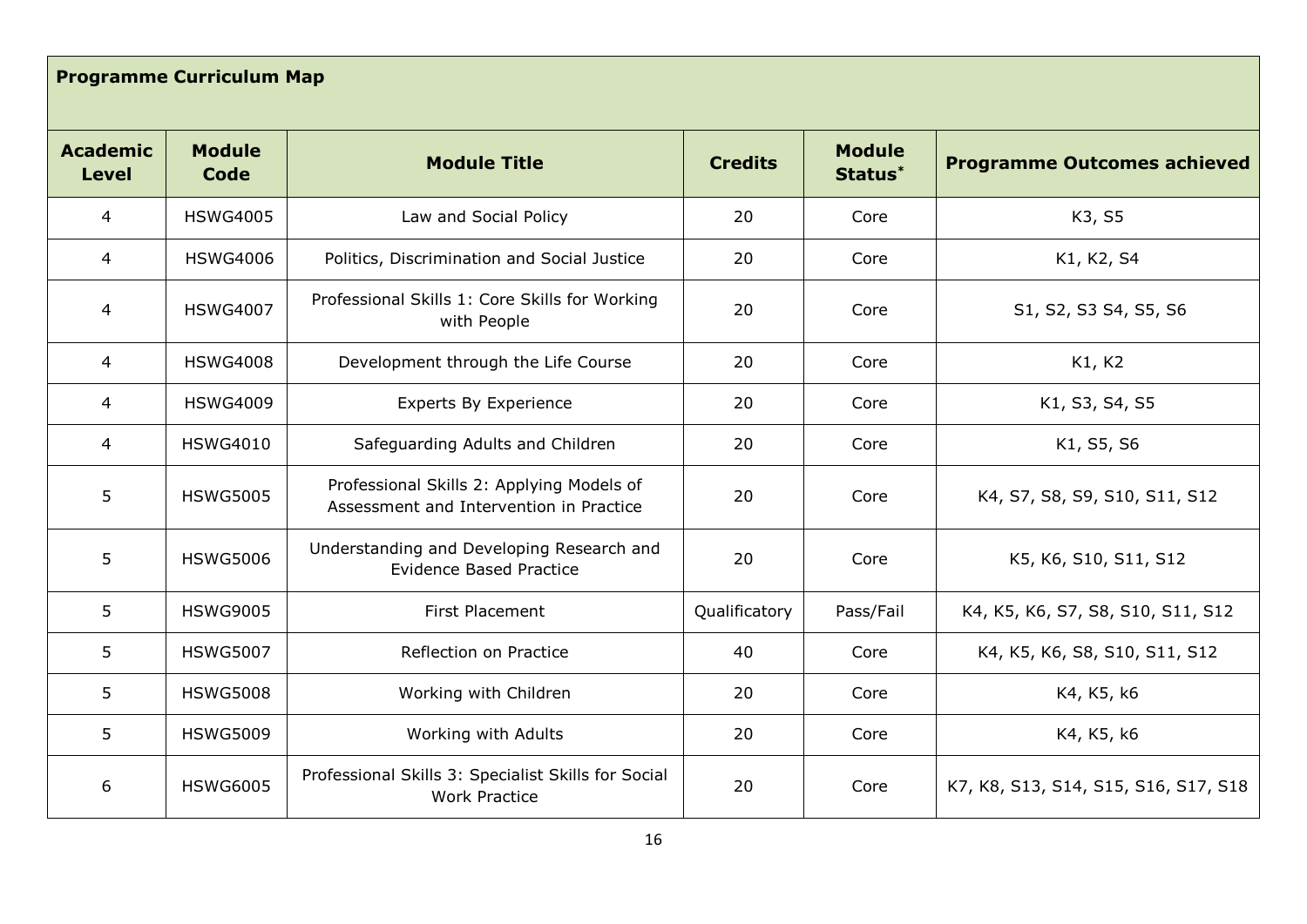|   |                 |                                                         |               | Core      | K7, K8, K9, S13, S14, S18                               |
|---|-----------------|---------------------------------------------------------|---------------|-----------|---------------------------------------------------------|
| 6 | <b>HSWG6007</b> | <b>Critical Evaluation of Social Work Practice</b>      | 40            | Core      | K7, K8, K9, S13, S14, S15, S16, S17,<br>S <sub>18</sub> |
| 6 | <b>HSWG6008</b> | Organisational Factors and Leadership in Social<br>Work | 20            | Core      | K7, S15, S17                                            |
| 6 | <b>HSWG6009</b> | Contemporary Issues in Social Work                      | 20            | Core      | K9, S13, S15, S16                                       |
| 6 | <b>HSWG9006</b> | <b>Final Placement</b>                                  | Qualificatory | Pass/Fail | K7, K8, K9, S13, S14, S15, S16, S18,<br>S <sub>19</sub> |

#### **Notes**

This programme operates in accordance with the University's Academic Regulations and Academic Procedures and Processes with the following permitted exceptions due to the requirements of the Health and Care Professions Council:

Students must pass all modules (including qualificatory practice units for students aiming for the target award) before progressing to the next level of study

These requirements for BA (Hons) Social Work and MA Social Work reflect a progression necessary to show successful progress through the different levels of professional development through the programme and are linked to the different levels the Professional Capabilities Framework.

<https://www.basw.co.uk/system/files/resources/Detailed%20level%20descriptors%20for%20all%20domains%20wi%20digital%20final1.pdf>

#### Pre-Requisites

Students must have demonstrated readiness for direct practise by passing HSWG4007 Professional Skills 1 before undertaking HSWG9005 BA First Placement. Students must successfully pass HSWG9005 BA First Placement module before progressing to take HSWG9006 BA Final Placement.

#### Reassessment and Progression

Students undertaking the BA (Hons) Social Work programme must successfully complete all Level 4 modules and before progressing to Level 5 and all Level 5 modules and Level 5 qualificatory practice unit before progressing to Level 6.

All modules must be passed at 40% which is the University pass mark for undergraduate modules. The majority of modules have one summative assessment but where there are two assessments both elements must be passed at 40%. Failure in one element will require resubmission of that failed element only; however, the module will only receive the maximum capped mark of 40%.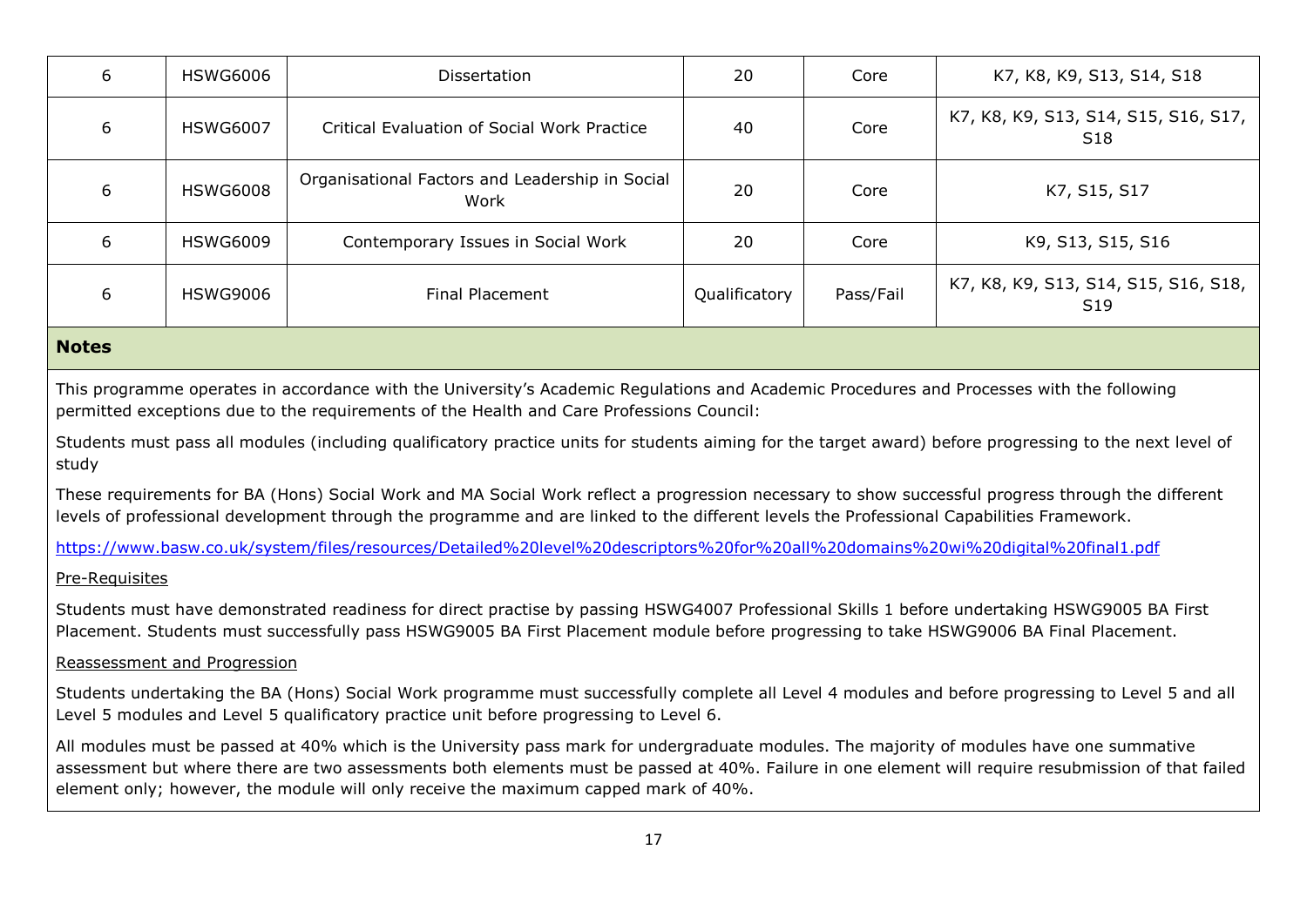Students are normally allowed only one resubmission opportunities for a failed assessment (the exception to this is where Extenuating Circumstances are deemed valid). Students that do not successfully pass the placement modules at the first attempt will be offered one reassessment opportunity

#### Award Requirements

To achieve the target award of BA (Hons) Social Work all modules and qualificatory practice units must be completed and successfully passed. Failed modules are not eligible for compensation/condonement. Should a module or qualificatory practice unit be failed once all reassessment opportunities have been exhausted, the student must leave the programme with an exit award. Exit awards do not confer eligibility to apply for registration with the Health and Care Professions Council.

Students successfully completing 360 credits across all levels of the programme and both qualificatory practice units will achieve the BA (Hons) Social Work award. Only those students successfully completing the BA (Hons) Social Work award are eligible to apply for registration with the Health and Care Professions Council. A student who completes 360 credits across all levels of the programme but fails the final qualificatory practice unit at Level 6 will achieve the exit award of BA (Hons) Social Care Studies but will not be eligible to apply for registration with the Health and Care Professions Council.

A failed student will not be permitted to re-register on the same programme for the BA (Hons) Social Work programme. Refer also to the Academic Regulations [http://www.cumbria.ac.uk/AcademicRegs.](http://www.cumbria.ac.uk/AcademicRegs)

| <b>* Key to Module Statuses</b> |                                                                                                                                                                                                                                                          |  |
|---------------------------------|----------------------------------------------------------------------------------------------------------------------------------------------------------------------------------------------------------------------------------------------------------|--|
| Core Modules                    | Must be taken and must be successfully passed                                                                                                                                                                                                            |  |
| <b>Compulsory Modules</b>       | Must be taken although it may possible to carry as a marginal fail (within the limits set out in the Academic Regulations)                                                                                                                               |  |
| <b>Optional Modules</b>         | Are a set of modules from which you will be required to choose a set number to study. Once chosen, unless indicated<br>otherwise in the table above, an optional module carries the same rules as a compulsory module as per the Academic<br>Regulations |  |
| <b>Qualificatory Units</b>      | These are non- credit-bearing pass/fail components that are used to satisfy relevant professional, statutory or regulatory body<br>professional requirements that are associated with the programme                                                      |  |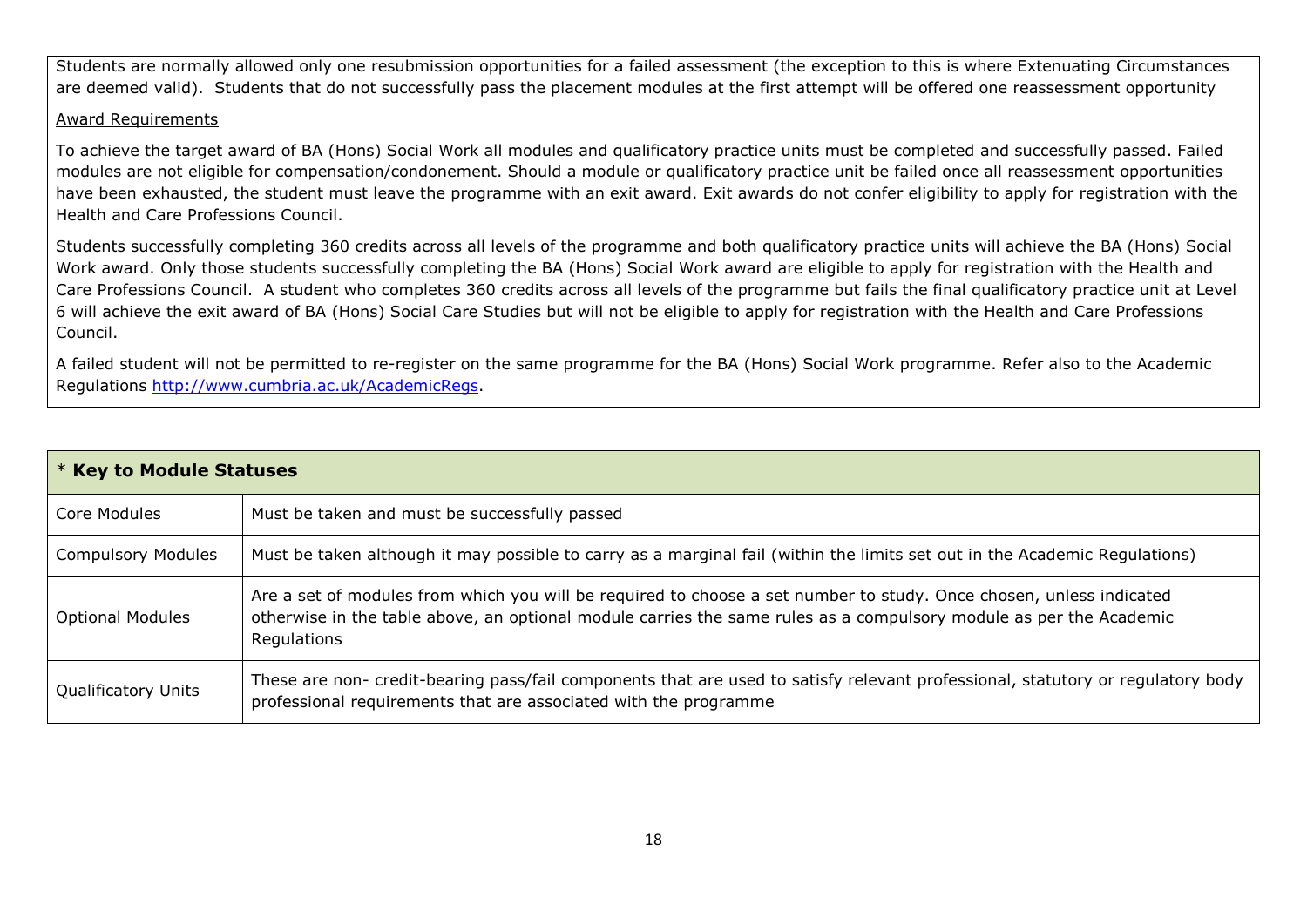| <b>Programme Delivery Structure: Full Time</b>                                             |                                                                                      |                                                                                     |                                                                      |                                                            |
|--------------------------------------------------------------------------------------------|--------------------------------------------------------------------------------------|-------------------------------------------------------------------------------------|----------------------------------------------------------------------|------------------------------------------------------------|
|                                                                                            |                                                                                      | <b>Delivery Pattern</b>                                                             |                                                                      |                                                            |
| <b>Module</b><br>Code                                                                      | <b>Module Title</b>                                                                  | <b>Autumn Semester /</b><br><b>Spring Semester /</b><br><b>Extended / Year-Long</b> | <b>Method(s) of Assessment</b>                                       | <b>Approximate</b><br><b>Assessment</b><br><b>Deadline</b> |
| <b>HSWG4005</b>                                                                            | Law and Social Policy                                                                | Autumn                                                                              | Written Assignment (100%)                                            | End Semester 1                                             |
| <b>HSWG4006</b>                                                                            | Politics, Discrimination and Social Justice                                          | Autumn                                                                              | Project Work (100%)                                                  | Mid Semester 1                                             |
| <b>HSWG4007</b>                                                                            | Professional Skills 1: Core Skills for Working with<br>People                        | Autumn                                                                              | <b>Practical Skills Assessment</b><br>(40%)<br>Portfolio (60%)       | End Semester 1                                             |
| <b>HSWG4008</b>                                                                            | Development through the Life Course                                                  | Spring                                                                              | Oral Assessment/Presentation<br>$(50\%)$<br>Written Assignment (50%) | End Semester 2                                             |
| <b>HSWG4009</b>                                                                            | <b>Experts By Experience</b>                                                         | Spring                                                                              | Portfolio (100%)                                                     | Mid Semester 2                                             |
| <b>HSWG4010</b>                                                                            | Safeguarding Adults and Children                                                     | Spring                                                                              | Oral Assessment/Presentation<br>(50%)<br>Written Assignment (50%)    | End Semester 2                                             |
| Students exiting at this point with 120 credits would receive a CertHE Social Care Studies |                                                                                      |                                                                                     |                                                                      |                                                            |
| <b>HSWG5005</b>                                                                            | Professional Skills 2: Applying Models of<br>Assessment and Intervention in Practice | Autumn                                                                              | <b>Practical Skills Assessment</b><br>$(30\%)$<br>Portfolio (70%)    | Mid Semester 1                                             |
| <b>HSWG5006</b>                                                                            | Understanding and Developing Research and                                            | Year                                                                                | Written Assignment (100%)                                            | End Semester 2                                             |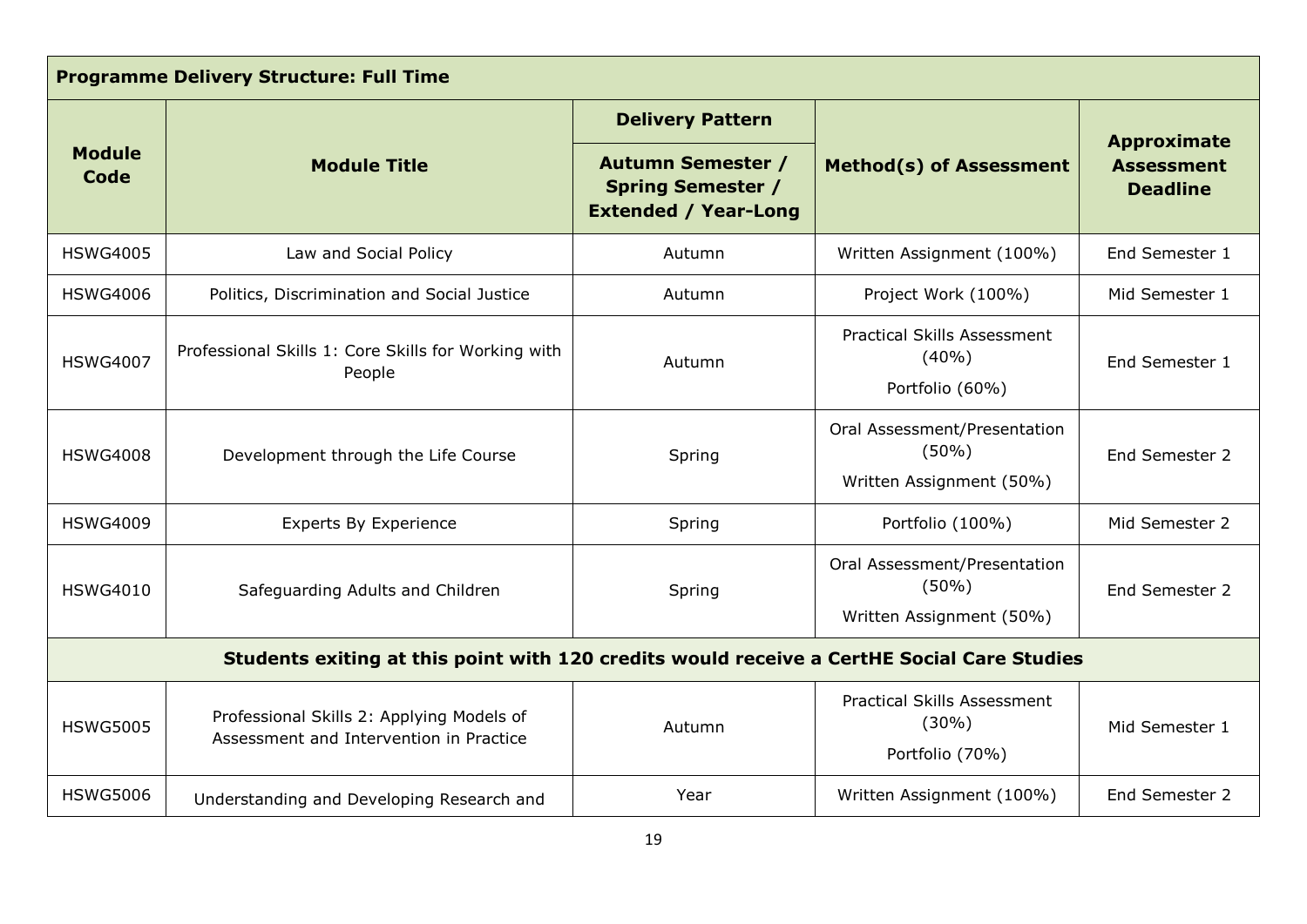|                                                                                                                     | <b>Evidence Based Practice</b>                                                            |                        |                                           |                |
|---------------------------------------------------------------------------------------------------------------------|-------------------------------------------------------------------------------------------|------------------------|-------------------------------------------|----------------|
| <b>HSWG9005</b>                                                                                                     | <b>First Placement</b>                                                                    | Year (From Sept - Feb) | Portfolio (Pass/Fail)                     | Mid Semester 2 |
| <b>HSWG5007</b>                                                                                                     | Reflection on Practice                                                                    | Year (From Sept - Feb) | Written Assignment (100%)                 | Mid Semester 2 |
| <b>HSWG5008</b>                                                                                                     | Working with Children                                                                     | Spring                 | Written Exam (100%)                       | End Semester 2 |
| <b>HSWG5009</b>                                                                                                     | Working with Adults                                                                       | Spring                 | Written Exam (100%)                       | End Semester 2 |
|                                                                                                                     | Students exiting at this point with 240 credits would receive a DipHE Social Care Studies |                        |                                           |                |
| <b>HSWG6005</b>                                                                                                     | Professional Skills 3: Specialist Skills for Social<br><b>Work Practice</b>               | Autumn                 | Report (80%)<br>Portfolio (20%)           | Mid Semester 1 |
| <b>HSWG6006</b>                                                                                                     | Dissertation                                                                              | Year                   | Dissertation (100%)                       | End Semester 2 |
| <b>HSWG6007</b>                                                                                                     | Critical Evaluation of Social Work Practice                                               | Spring                 | Oral Assessment/presentation<br>$(100\%)$ | End Semester 2 |
| <b>HSWG6008</b>                                                                                                     | Organisational Factors and Leadership in Social<br>Work                                   | Autumn                 | Oral assessment/presentation<br>$(100\%)$ | End Semester 1 |
| <b>HSWG6009</b>                                                                                                     | Contemporary Issues in Social Work                                                        | Autumn                 | Written Assignment (100%)                 | End Semester 1 |
| <b>HSWG9006</b>                                                                                                     | <b>Final Placement</b>                                                                    | Spring                 | Portfolio (Pass/Fail)                     | End Semester 2 |
| Students exiting at this noint with 300 credits would receive an Ordinary RA Social Care Studies. Students who have |                                                                                           |                        |                                           |                |

**Students exiting at this point with 300 credits would receive an Ordinary BA Social Care Studies. Students who have successfully completed and attained 360 credits but not passed or undertaken the practice placement modules would exit with BA (Hons) Social Care Studies**

**Students who have successfully passed all qualificatory placement modules and passed all assessments and modules to attain 360 credits would achieve the target award of the BA (Hons) Social Work**